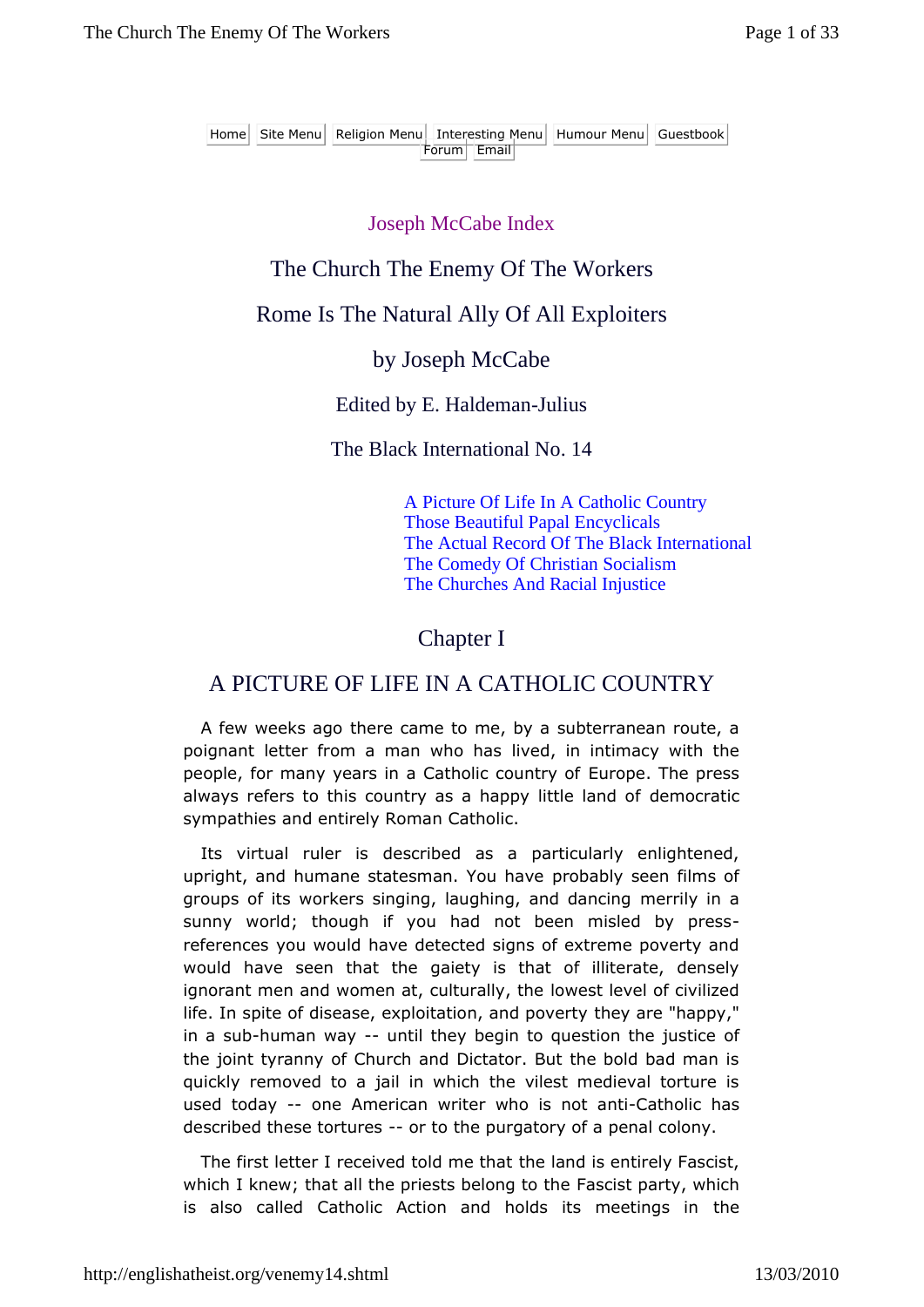Churches, and that every boy or youth works in it. The  $\mathbb H$ newspapersaise the Germans every day as well as the Italian In the course of a erdeicteomital one said: "If God so wills it we must substitute the cross was tike for the cross of Christ." The British and American paperst hwe hricans swuerrieng us that "the brave little people" would resist the Gwehrimaln pressure was being exerted on them did not quote this. A priest, pra Hitler an sermon said that he was "appointed by God to punish the world forriestiation."

But my informant added a concrete little picture which stimulated my appetite for further news.

On the outskirts of the eachity cat a poor working man but an educated and comfortablhed manfarhtis most valuable pig fell ill, and my friend suggested sendimog, foothaat vet. Oh, could a vet do against the Evil Eye? Next morning a sole procession ade its way from the church to the sty. The pries wore over his cassoscuk palmide a richly embroidered shawl that is used in dealing with AH taboys, one swinging a censer, walked on either side of him, and mtuhmebpline op loven their beads, walked behind. They fell on their knewersilreound the sty the priest waved the fumes of incense at the pig and recite incantations. The pungent smoke got up the pig's nose, an staggered to eids; and the people cried "A miracle." The pries received hoseggs aadhens, but the pig died next day.

Seeing that it was going to wohier, hild sold it to the local butcher to be turned into food for the heme oop u eet Inde substituted another pig for it, and this wallowed in the s poisonous filth as its predecessor; but there was now a bot holy watheanging from the roof of the sty to protect it.

I naturally wanted mtchries  $66r$  my readers, and I got it. Before I quote it let me expfarmantly would be ruined and punished if he were traced, so I mobekteailosentoitnas convenient as they might be for the Catholic datective. He is working man but aedweclatted midddlanss man of high character. The for bancewhich he writes is not a rural district but an old city 3@f,000 peoplewell known to thousands of Americans and Britons, but they are eother  $e\varphi$  apheofiecs to keep their mouths closed. The country will doubtless be identified by some of my reader's, but I will say only that it at aldonsidered the most backward in Europe, though the great majority of the woarkeerslliterate. It is solidly Catholic. The writer is absolutely relianblreedpantdh to-hiarnsd knowledge and on conscientiousness, and I olmonitg fact to that only a few passages that are releveaunt to semy

"A few year's ago this country ma\daetiacaPhacatnoditohnehe notices more and more the growing power eon the Antich. A ceremonies, which are often held out of dodorys here, the bi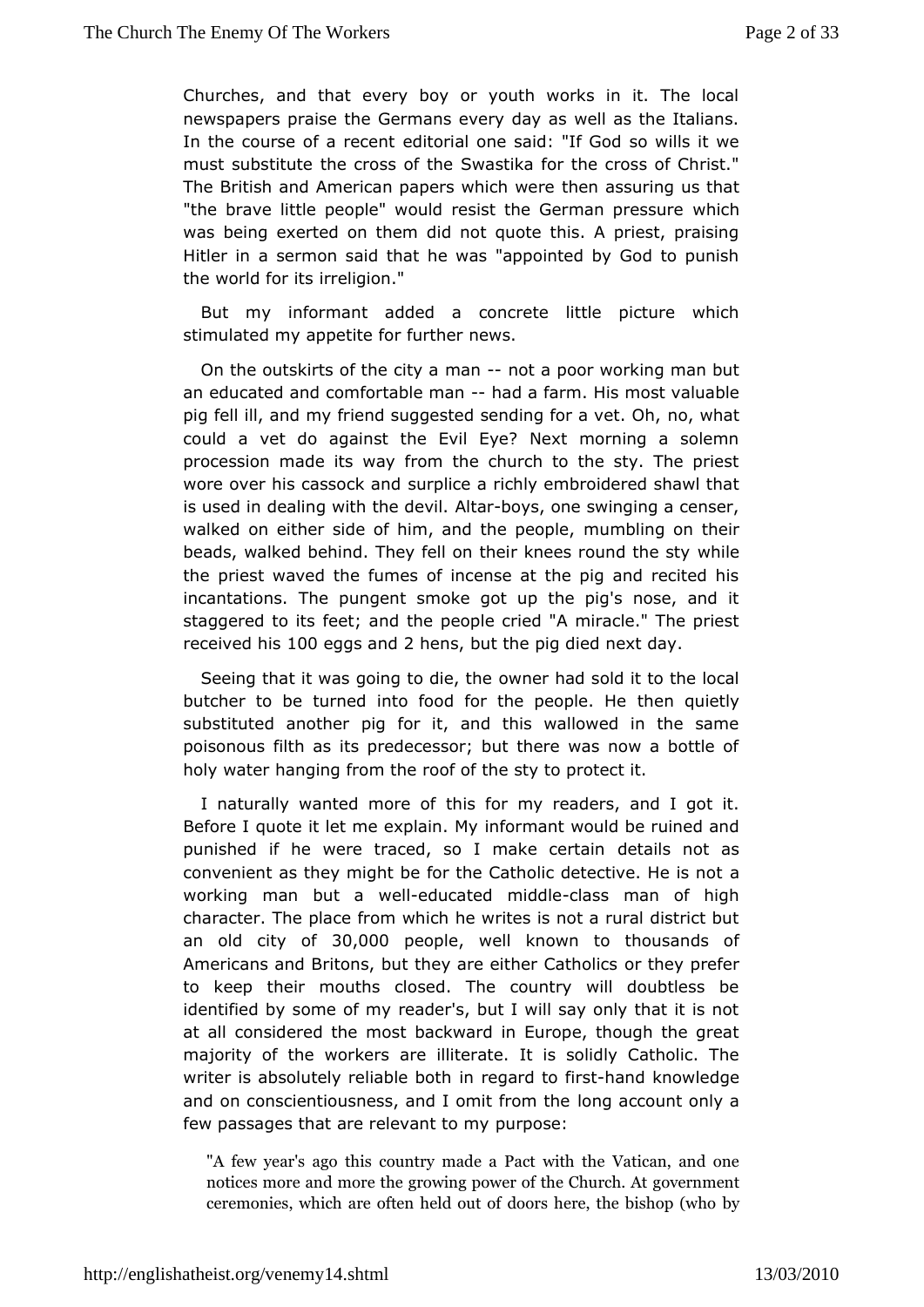the way has eight illegitimate children) lerædgaltihae procession and gives the Fascist salute. A new law has been passed schools must be of one sex, with the subtle idea of putting schools out of action. This law applies even to infants' scho "I knotwe wife of a chemist whose husband is being threate priests wooth bott as she refuses to attend mass. A man can many mistressel is the set it is a crime for a couple to set up together unlessmtanery ead relt is forbidden to let them a house. marriage is dow etha, way done can only marry in the church. is much emigration a moen Southand if a person takes a letter from priest saying that hCeatissoalig cheed can get a good job. Of courage, an offering fad wany as ses uwella good letter though one never goes to massfriend of praintend escribed the national system in a nutshell. Heifsahde ih ewaalso as family had a large box of gold heavily guarded aand dwith unsepde to by of it though all the family were dying of **diess greibed this tears untry as a** huge prison kept down by forceof Tmhiss reer yish arstahted you never could imagine. I happened to workmow a we wha staslled two weeks off work and tamed whee a a functionary when working. But when he has paid his dues to the Syndicate Trade Union imposed on Catholics by the Papal Encyclical  $i$ twoweeks idle his pay w3o5 csenot at a a adchady on this seven people mituset.  $\ldots$  The cruel joke is that there is a law that no get less 5thaments a day but the government dent theselves pay The usual waw.goorkomfo.an $25$ sents

So, being unable to live on that as a houginfamily the must send his children on the streets  $\texttt{a}$ oebbehoronToneed swhite hets starving whining beggars, with littlset och ald hen swoll heth, eir and dropping blood in the streets simart heetikens.t stages of

"Property rights are very severe, and sight any may hoshoot on enters his property. Lately on the peropeinsthymoration hermeichest two men were found speared to death. On play a poor old r was collecting a few sticks for his fire, ahddonheea young fel audacity to use the property as a short cutiun to one took ar happened to hear of the incident as I lived the area. All relatic people are vicious, and there is none of that kindly feelin that one gets among the poor in England. The rich have barred abmodted and scarcely ever help. Their surplus money building prowapels or at least enriching them; as there is on rich moniddle ass house, or else the money goes directly to the  $\ldots$  Feovery one who finds com $9$  B wth to heared yaftend terror and worry.

My life as a R.C. was a horror. I live  $\mathsf{d}$  ficotreferession, sin, terror of  $\mathsf{d}$ terror of sex, and the supreme terror who as oftelealth and hel lay shivering in bed thinking that this night bewould surel weighed in the scales of God, so graphically described t Catholic teachers. Other nights I lay listenionagt, listening for driven by headless horsemen and horses and conveying the did not say their prayers, and I pictured with what glee the throwhem into hell. As a farmer's cart passed rattling over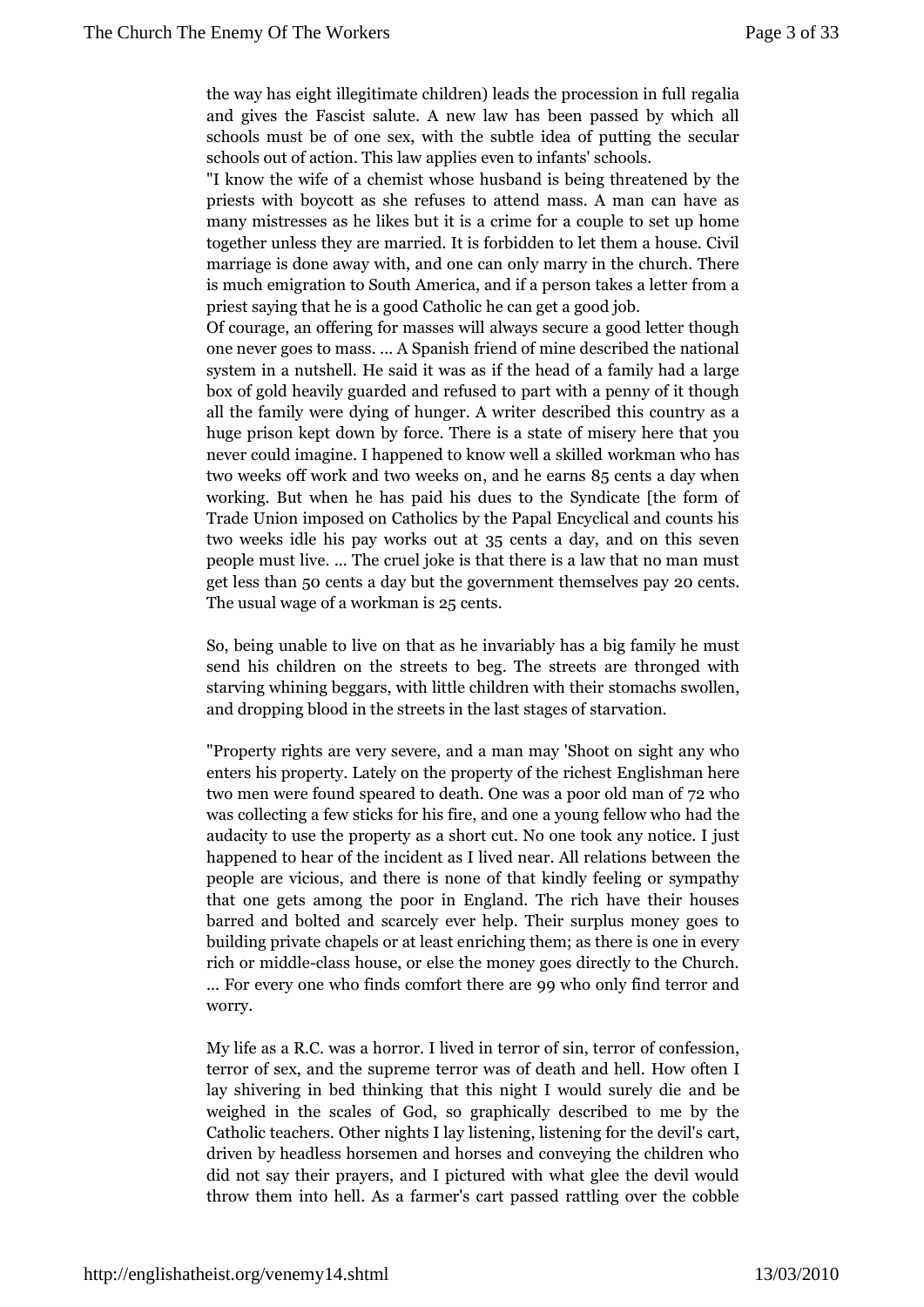stone's min imagination I could hear the devil's chains ratt thought it wound dat our door and collect me. When day came braver and foll the dual drais to the cemetery to make the si the Cross over thegr& ae bobined spit on the Protestant ones waited, trembling, fortohjeurserpent to f my mouth after making what I thought was a manubusid on.

"All hospitals are in the hands of reluimgs  $\phi$  uwsith monocks and qualifications whatever and more oftehath an cracsticihliterate. to go to the Red Cross the other day. The od occrter was absent of the three nuns in charge could write anwose for him. A offered her services free to the hospital bubtthaey refused a nun. A young girl whom I know, living with a man, was forc operation without an anaesthetic in punishment for her sin. anervous wreck ever since. I saw a sweet little girl of fou dayThe priest had advised them not to have a doctor as God anoth bittle angel in heaven. A man was dying with T.B. and nurse begoge be allowed to give him a drug but the priest for l it would a beinst the will of God. Man must suffer.

"To me child labom of the rible crime here. They have little children from the agon wontale as as ervants, and they sometime pay them nothing. The patroenotestarined opliathem for their keep. They usually sleep on the oabloin aim d thee often beaten. Someone once recommended to mweashiwng, maand-oadwoell dressed woman, armed with a stickl, it the mile of a long a low of untrial ten. She was going to superintenwda whiing. h@ndeichether sees a child playing on the streeptarknsoorapelatyhgernoeumadnsy for them. The schools are free, but ownedep books, metus t and children without books are not adlow redwhoichenter: an excludes. all the poor.

The teachers are unqualid filends. The about half a cent a day and two meals of meat, butexonement and polet paying, so the army is composed of the upnocher roaunroished.

"I expect you read in the papers hwo aws ouurragionse unstringent elected. It was such a farce. A notice sapy  $\mathbf p$  negare " $\mathbf G$  on the papers of  $\mathbf p$ and vote. Your vote won't count, but gowaomed vyode and show are all with the government." They forgot to add: "If you c will lose your job." The government is putting up a lot of s while there is a terrible dearth of houses for the people. R  $comparison$  with twee one suits  $\$8$  a at month are onereor or to divoral  $\omega$  or andusually without windows. I harvee meed nhau Seven ithout windows. hTo husses are close to gether and no sun enters. It is a rainy -day dit often raintso hseen ee all the bedding out on the stredtying."

The rest of the letter is too personal annodema gy any give than the writer supposes. I will note only that revolt agains brutal system flickers up here and there but the spread of th is truculently prevented. There is actually a small Freethold Society in ttchwen, but it meets in such secrecy that my informan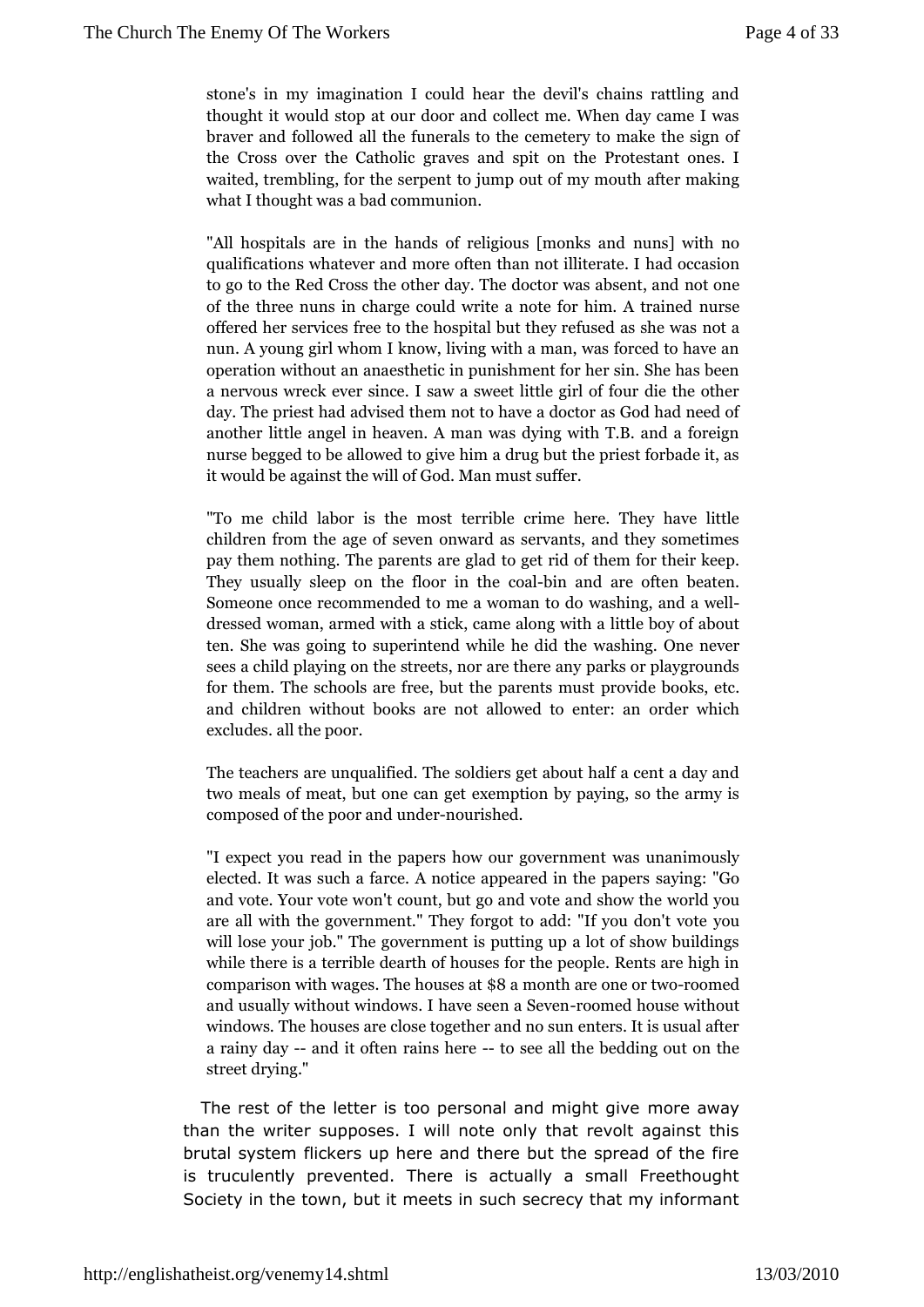has never been ableintotoguedh with it. The eyes, and ears of the priests are everywhere, eacnoch of mit a eweapon does not intimidate the incipient rebel there is carlwthes ptehreal jail settlement. Ironically, some fled there from the theodiumph of Fascism elsewhere, and now they writhe in the shadow of an tyranny.

But the above extracts, referring to many sstirdes ly of life in a Catholic city, will suffice for my purpose. I do not suppose t America the apologist explains the defects of his church, as does in Britaasindue entirely to its Protestant environment. Yo should see Catholic Ciatehonic country, he is fond of saying. It must be difficult to use tchfatpipoliescedeception in the United States. Folk down south are too manadrup Mexico north too near to Quebec; while engineers and others who h lived Cholumbia, Bolivia, or Brazil tell funny stories. Most peo however, kntohwese foreign lands only from films which concea more than they show, ahid this betch of life in a really Catholic  $c$ ity i $\mathcal{D}$  percent Catholic Comed cent illiterate heavily rebukes the apologist.

I should like thow it up with a sketch of life in Russia befor the Beasts of Berlin httpokte Sociologists generally agree that one of the best testsivafizaation is the way it treats its children; one ought to say, hotwheitchriedartesn of workers. Whatever faults some find in Russia or the Ssoviet Union agreed by all experts on this side of its life that it gives a timeto the children than any other country in the world.

Before the Revoloution the last war the children had as miserable a time as in this  $\alpha$  atholic ne of the toughest problems the Soviet authorities had the selu wears of juvenile crime, and travellers in Tsarist Rossia ludsed to tell prostitutes 13 as oliciting openly near the wb arthos, saint d especially Moscow, treat children as honoured guests. They n beg nor woamkd they are poles removed from trebaet ceduelly starveling's, drippin on bitch ond streets, of this Catholic city. Instead of being excluded from ecsachsoeolshey have no shoes-which in Russia happens only in scomumetryin the the poorest have the same teaching and the same holidays entertainments as the children of the best paid.

But I am concerned with berthe workers not with the children, though the fact that vast numbers and feed the large families which the priests compel themstognifral and the same is a detail. A Catholic writer will tell you only, the depirsoudly, that a minimum wage fixed by law. Here, from one who has mov intimate  $d$  y mong them for ye  $d$  rosan vouch for --theat the truth. They arestime ers" as the Tsarist aristocrats used to call the workers, the "clodisch asplk called them in medieval England. They may be killed for ligtalten et all a gnawood on or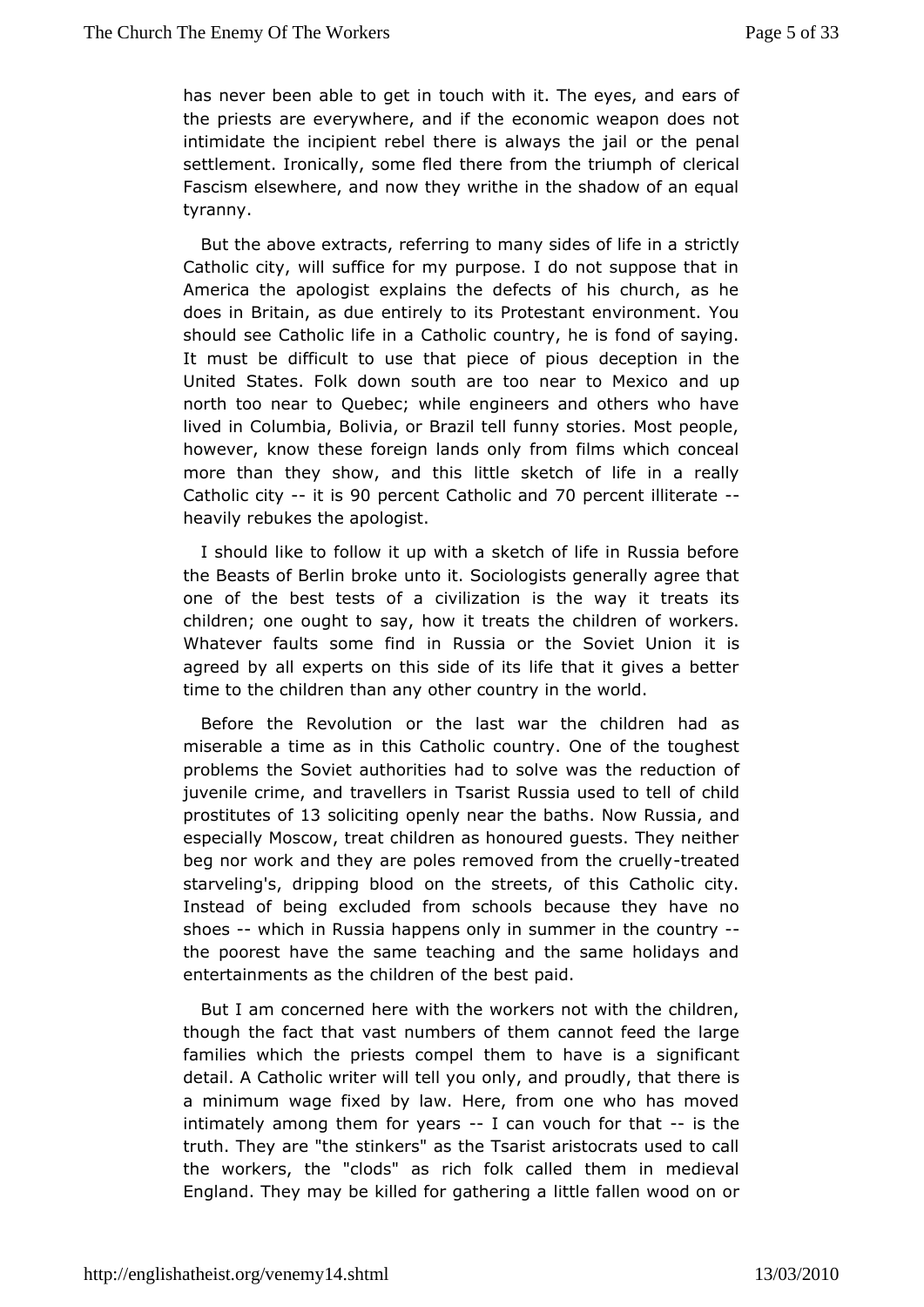taking a short cut through your estate. It of is a picture comprehensive injustice and exploitation.

But how far isrethis sentative of the condition of the workers in Catholic countries generally  $r$  to ascertain this on strict sociological lines. In which doen woeled of fave the great majority of the workers, by general agreeighmest, the standard of living? I confine the comparison to the great maj theregular worker's, because the poorest are at much the same level of life doualt tries. If there is any difference their condition is exceptionally bad hin Catholic countries as Poland (before the war), Spain, Portugal, am dan By aczaise we reach a sound verdict only if we compare the great emplos ionf different countries.

It will surely be admitted that shaen bag blest living for the largest majority of the workers is Lemit to Stiantebe Soviet Russia, Great Britain, Denmark, Norway, Swede Switzerland, prewar Germany, and prewar France. I would them in that obderthere is no need to go into that question. The point is that these countertrailels in which the Church of Rome has no influence on the stwortweet the one eighth Catholic minority in America and oFnreat now een taynd the -fifth minority in Britain may help to sour certain aspects of life by Sunday Laws, Blue Laws, Marriage Laws, etc., but we should smile they, claimed to have any responsibility for the econom basis of the stamidain the workers. If this were the place to go more fully into ut the might make a stronger case. While for instance, the workers text Shates will be put by most students ome, who know the vast framed as early ices in Russia might prefer the Sovietat worke hesad of ishe it is very doubtful if we should find as high a proportion of C workers-Poles, Irish, Italians, Mexicamsheethigher as in theower class of workers.

But we must take it here on broadoline est he which the workers are-oblesatre those in which Cathmoloitcism is among the factors which determine the standard of living. A next lewee should, still looking only to economic and social w being, put Hollamany might put this at the higher level Belgium, Hungary, Austria, JugheBallayyia, Rumania, and Bulgaria. The proportion of Catholic imafridenthe rises standard of living falls. And at the lowest of three levels few hesitate to put Spain, Portugal, Poland, Aamedrithaen Latin Republicenerally. I have omitted Clovakha only because of its composite robautu rea, ery body knows that the status of the workers was highest in Bohemiam doew Catholic Moravia, and lowest in entirely Catholic SlovakuaalAysilæawe out of comparison.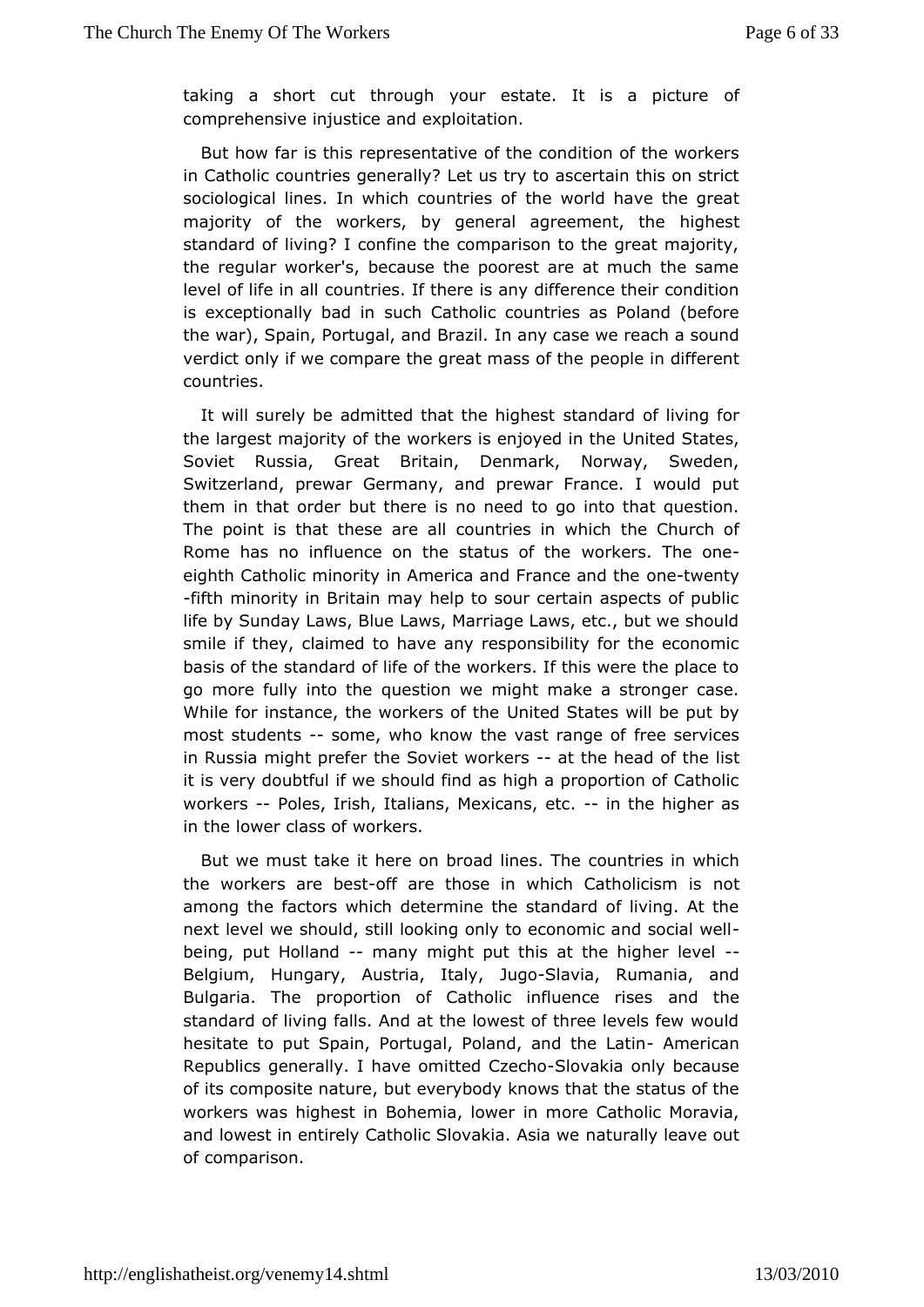We might go further and concered upsuion by asking in which countries and under what condition tthe workers sofias risen most rapidly in recent times and in which it has adva little or not at all. Russia takes first place, and the characte uplifting factors is well known. The least Catholic part of C Slovakia aldenmark probably come next. If we distinguish periods of betterment and fperiacd son we have to assign a notable advance to the Spaniards undartheunder Socialism and a notable reaction to the Italiah eworkers during last twelve years and to those of Austria, Spain, Portugal, an America generally since they passed ufidecisheflagpal If the preseascistatholic rulers (under Germany) of Belgium and France were to audvioveerry out their declared plans the status of the workers there desterwoorualton.

In fact, we come in the end to a very insitgenrief sitiannat and contrast. The democraties United States, ECTzieacimq Slovakia, Holland, Switzerland, Denmark, Norway, and Swede nonCatholie) will, when Nazism is destroyed, resume their character aprodgress. The Vatican, on the other hand seeks, whatever the issue of ibe twaretain control of Belgium, France, Slovakia, Croatia, Itadytugal, mand the Spanish American Republics and combine them LeagueCathoollic League has prescribed their economic form in the solemn language Papal Encyclical. What will that mean for the workers? Wel country which I have given a description in this chapter decla that it has, ilroyiasty to Rome. adopted precisely this economic structure urged by the T Pricsp (ease t is so flagrantly opposed to what Catholic apologists in Amero beat  $\log P$  opes and the workers that we must examine the emulityer

# Chapter II

# THOSE BEAUTIFUL PAPALENCYCLICALS

A learned professor of religious views scribbled a marginal or the page of one of my books in which I had summed up vile social condition  $\mathbf{\overline{u}}$  of  $\mathbf{\overline{v}}$  in the last century after 1500 year of Papal power With the usual ainf superiority he wrote: "But the Churches only took up social work at the entime 19th Century" Which was precisely my complain For nearly15 centuries the Roman clergy had contemplated without any serious interference with stocial order in which, apart from it other vices, the great mass of the pedble workers, were treated with grave injustice and, during most of the time with the mpt and cruelty.

If an apologist were to plead that the modelng to had also in looking after the immortal souls of men that you could expecthem to study social conditions you would smile, if y know the moral hiosftdErwyrope, but you might grant the plea a certain amount of logic. Clatul othe apologist does not, and dare not, put forward that very freel seaxycsusen the contrary, that the Church is, and always was, ethe friend, the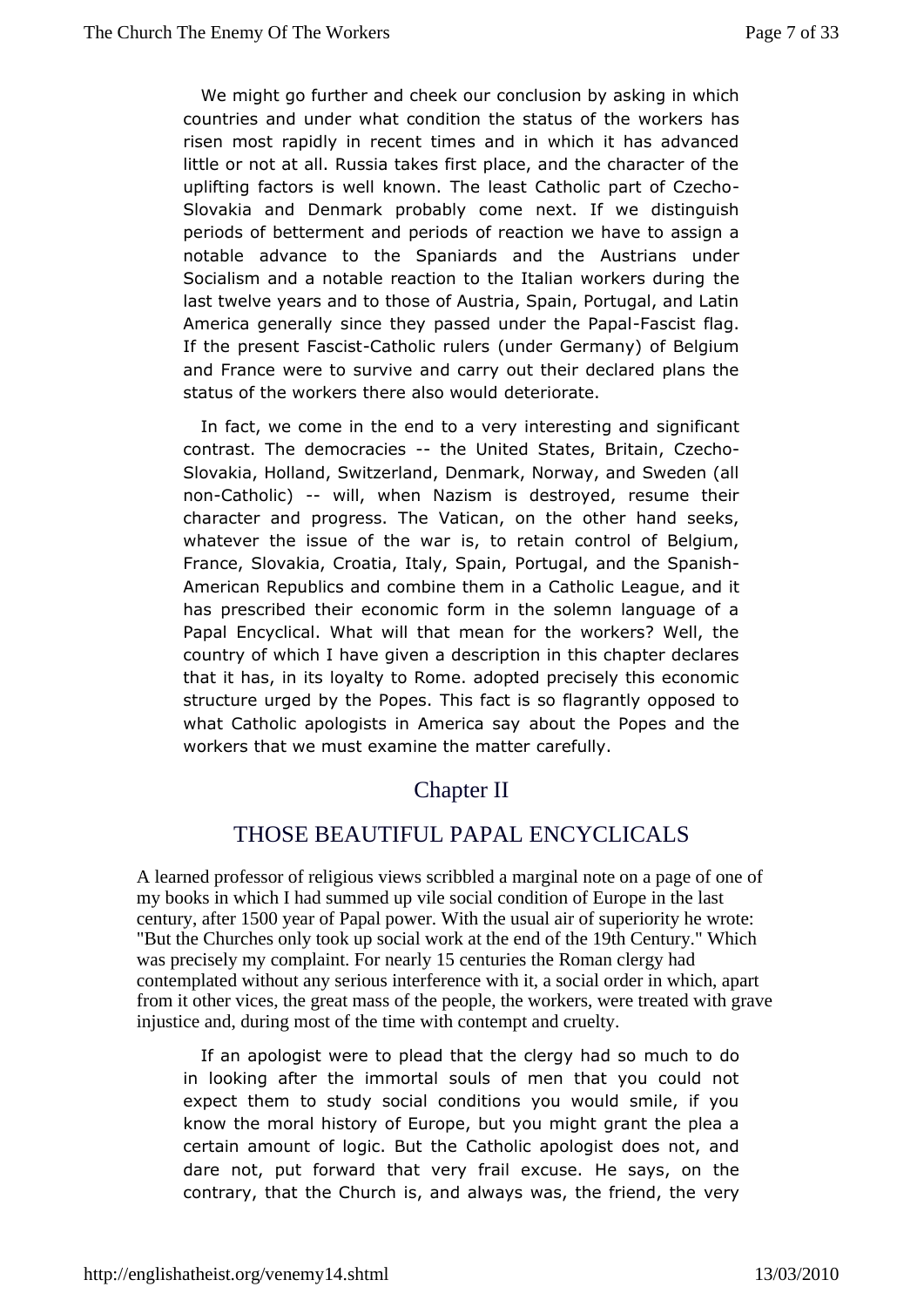best friend, of the workers. I hardly need to quote Cath literature that. It is the supreme champion of justice and ha always stood with intiming sword between the helpless workers and the greedy. In a moment iwed sheal Pope saying that very emphatically.

As far as the passictes are we will briefly run over the record in the next chapter, bettlet wto on's at once occur to us. Must not this championship of the cawsek enfs thave been extraordinarily ineffective seeing that the workers themselve to ware a prodigious fight in the last century against injust which had alsted for centuries? And is it not a Singular thing t the pronouncement Ropods on the subject which Catholic apologists quote all belong 5tOby the sl?ast

With great audacity they quote, when they call the Church friend of freedom and democracy, writers of nearly seven cen ago likTehomas Aquinas (who defended slavery), but they do n seem to get furtherhaacRope Leo XIII when they seek proof of the Church's interest in the veroy the dy. who knows anything about  $-\theta$  oo hoo mic history knows that fighet, great the heroic and bloody fight, the fight in which you hazarded life diberty, for justice to the workers was, broadly, from ab 1780 to1880 yetthe first favourable Papal declaration they quote is of the y1e&a91.

Whydig up so much history, Catholics peevishly ask me? The value of the Chodahy lies in its teaching today, and Catholic writers fill books with atholde should declarations of the Popes from1891 on ward The fight was stidhdonthe "great Pope" ranged himself on the side of the work we the such that he was called the Pope of the Workers, even the Soc Popethe author of the Magria Charta of Labor. I remember the fuss well, havingheuns been appointed professor in a Catholic seminary. Radical papers iwere reactionary papers were annoyed. But before you rush to a Clabhariy cf book to tell you all about this "Charter of Labor's Roigongtresa" pheeanal the notice of Leo XIII in the Encyclopedia Britanoured; and it is so that the Catholic re $\nu$ tisebe polite f the latest edition of that work have not ventured to alter it. The writer, Dr. Bry tell's how atevertied the world with his radio8c9a1lbisum in adds that he fell baschke eint beaction before he died. He says:

In1902 he Sa Croend gregation of Extraordinary Ecclesiastical , issued instructions christian democracy in Italy, directi the popular Chmics teament which embraced in its program number of social reformasctory chlaaves for ch-algleen, old pensions, a minimum wage iimd as triiceusl tuanal eight hour day, the revival of trade gelmdoso, uanaglemineent of Sunday rest, should divert its attention from all ssaucchurt bidings novelty and devote its energies to the restTo erration on  $P \phi$  have r.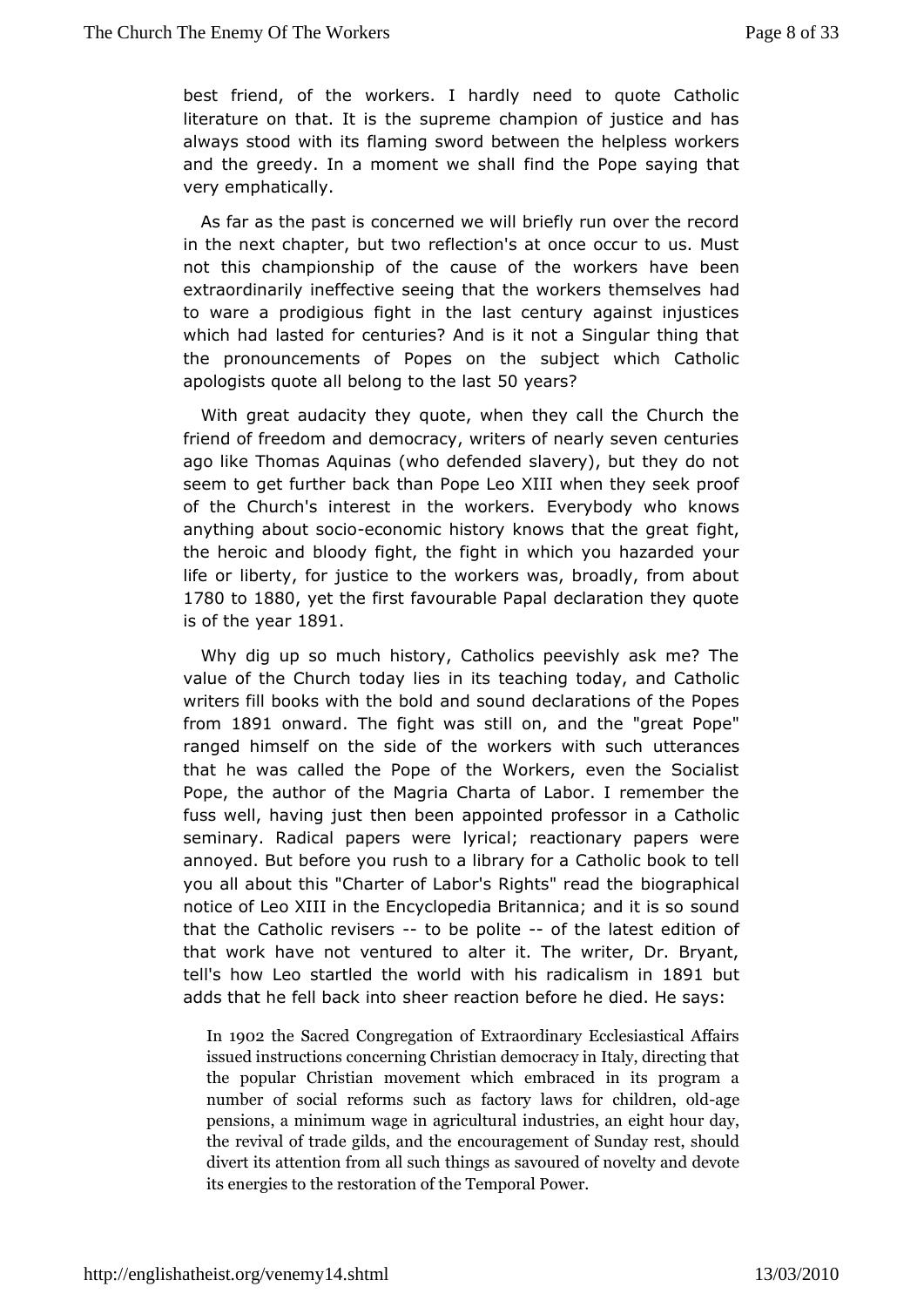Did you ever find your attention craisleed attoolet hoahtange of the Pope's social creed in any one of the owe by numerous and pamphlets written in America on the grand and inspiring forjustice of Leo XIII? You certainly did not. Catholic Truth not do sutchings. In science a man who made much of a passag from an earlier gceentist and did not mention that it was retracted in his later years dwscculeddibed. In the field of sacred literature he is just clever.

Howevem, hat was this bold and "magnificent" declaration c Pope Leo XIII? donitsained in the encyclical Hther to world) letter Rerum novtchreusmencyclicals are named from the first two words of the -ladinthexyeda891You will find it useful to consider the historical backgeral using Some ten earlier the Pope had struck a bargain with Bismarck. The Ca Churchn Germany would enlist all its power in Bismarck's fi against Socialismforammdilitarism if he would quit his campaign against the Church its en b.t Im adkid an atom of difference to Social Democracy. At the German18887 this no Contialists polled63,12& otesat the election 8 & Otheir vortosse to 1,427,298 n 1890 the Socialist vote in Au7s510i,a00 Maansd it waabout half a million in France. In other words, the polic sheer oppositto Shocialism had dismally failed. Catholic worker were leaving the Chunrich ioims because it opposed justice to the workers.

So Leo, or and siser-she knew nothing about economic matters, or indeed any otheex meapte C shurch stuff and the Latin classibad the brilliant idea bheta kiimot out of the Socialist sails by a solemn statement of th@hattihude of the to Labour questions which would displease the employers presumabwyn the admiration of the workers. The Encyclical was translated into lanostages, and even the secular press hailed it as a revoluti**onan** puncement. It still shines in American apologetic literature. The iClathollicou that the Church has formulated the Charter of the Rights of two abouart encyclicals, the Rerum Novarum of Leo XIII and the Quadrage anno of the later (and the present) Pope. When you inqu however, you finid that the latter has not been translated into English-for reasons wyhoch will understand presbeuntly the message of Leo XIII is (if yhois comractation of it) written in letters of bronze ogranditeck of

Surely, you think, it must be really good. You shall judge yourself. I have just read it carefully through once more and a synopsisitofand, as a cheap translation is still available, y can check my prétis of

It opens with the reflection that something must be done improvehe condition of the workers. The gilds, which under t lead of the Churlochings oprotected them, were, the Pope says,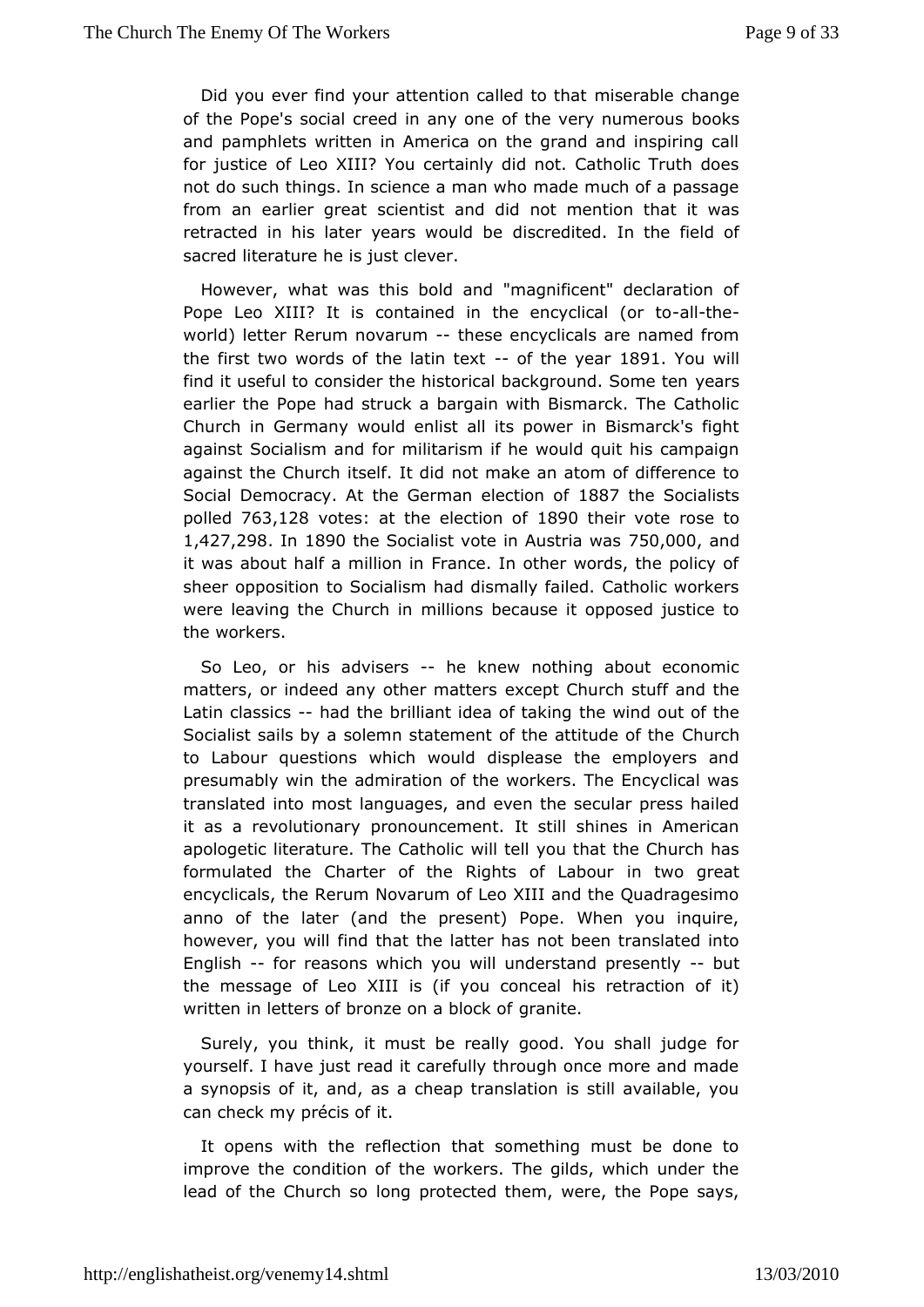"destroyed in the last cenetwery" salusdent of such matters knows that they died a natural death heore were reune is then of destruction) destroyed by the workers the footselves in the Century, this is not a promising beginning. It gets worse, Ow thespread of irreligion the callous  $w$ Sobri $\mathbb C$  exprtuinte put nothing in phace of these beneficent Catholic gilds, and th workers were left etoop loo eted by "a small number of very rich men," while "crafty agitators" by rile of the nose in the wrong direction. Socialism cannot be acempetdeyd as a because it is itself unjust and futile. It denies the right of property- the Pope seems to think that under Socialism you cannot have yown books, carpets, or etacmiding rs this it is immoral. It preacchas war, which is wicked, wasteful, whereas if employers and workers livge ousa (Catholics) they would live in a beautiful atmosphere and brotherhood, rich would give generous alms to the poor. That is the Pope' ofthe Middle Ages.

About half the encyclical is taken updawit tunders band factual inaccuracies of this sort. The idea that the worke Europe were protected by gilds until the French Revolution that from then till 890 nothing was done for them would bring the wrath of a teacher supbon maore. Unions of any kind were truculently forbidden in all Coad throtice and Protestant, from the16th Century until Sttheout at leastere was in England, and not in Catholic lands, the crude and coofs Ployom achinery Relief. In England, moreover, the workers won the right of union befor \$30 and under Place and A Oth easts both ere was a great developmenadoef Unions. There was also a long series of Factory Acts for the reldout iso anodf the protection of the workers and by 1891 the leading States coving dering or inaugurating schemes age phech sions, widows' pensions, sick and unemployment insurance, etc. The Kaiser formulated program for Germand yat once started work 809n0 it in

However, let us come "to this uctive" part of the great Charter. If the workers realise dhisad riatcies" "troowork if you do not happen to "possess the gifts of fotrituene," and if employers "do not tax the workers beyond his strength" and ' every onthat which is just" this "thorny problem of capital and labour is well ownay hteo settlement. It takes a Pope to discover things like that. For a the meaptitalists get a jolt when the Pope says that "it is only by the belaw boonkring of man that States grow rich" but, needless to say, he doces not pass c Marx's theory of surplus value, of which he had probably n heard.

It is just a clumsy way of saying that capital cannot disp withlabour. Then, after an excursus on the divine origin authority and theold the State to check employers who impose conditions which injure thee Imopiconls, or he-adshil said,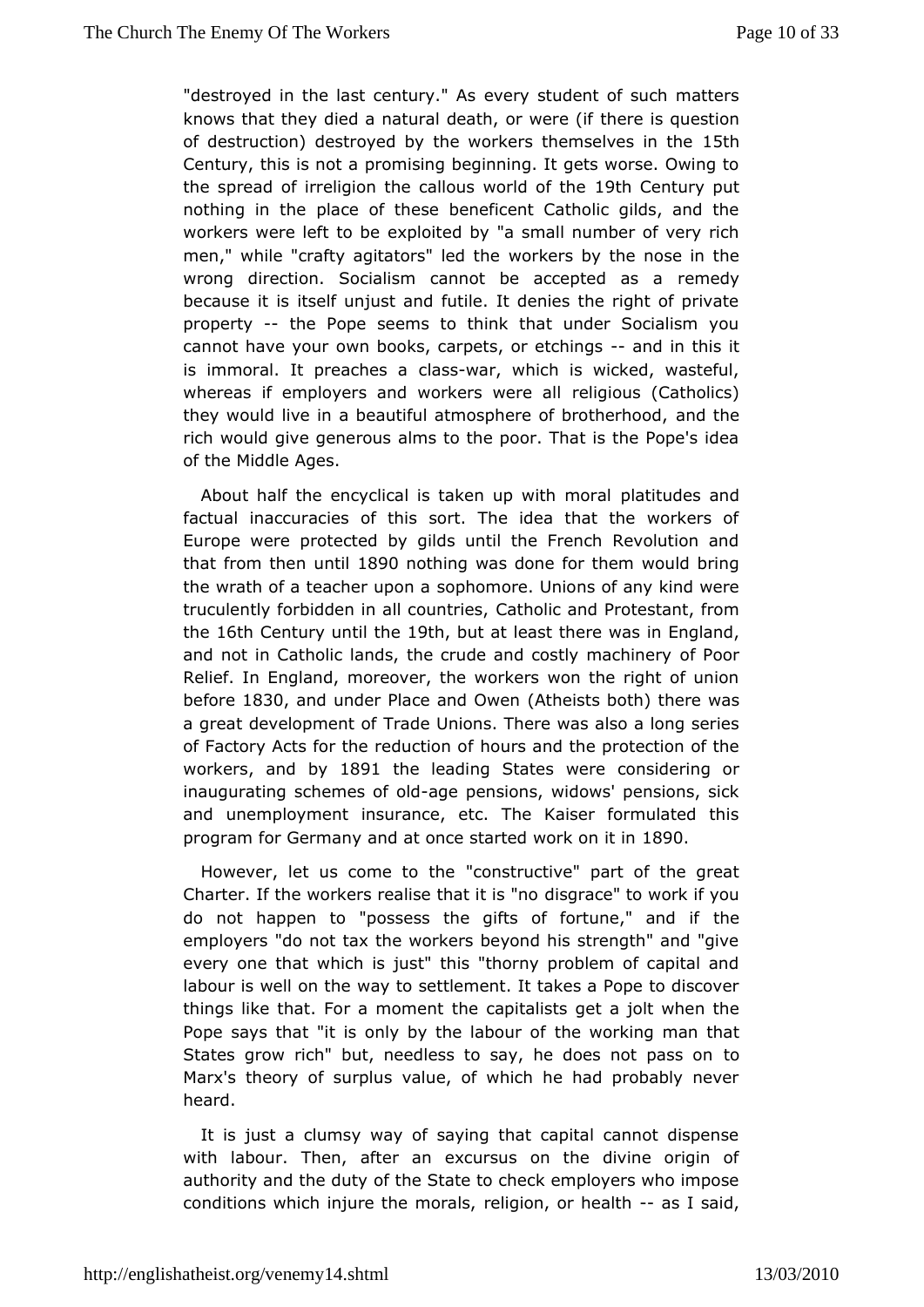Britain already had a whole condecating was chemp-lovers - of the workers, the Pope gets dooposals.

The "revolution" is supposed to be here. The Pope mentions strike as a weapon of the workers and does not condemn it. content to that if the State were quided by religion it would see that the grounds trick fess did not exist. Then we get the "rights" of the workers. They musdaly as east on Sunday (and go to  $church)$ , they must not be compelled  $th$  werkhaucih "stupefies their minds and wears out their bodies." and the v must be "sufficient to support a fr-worehal and working man."

Allthis had been a platitude of Radical (and much Liberal) well as Sociallitetrature for several decades, and the astonishment of the world that ald comedorse the claim of one day's rest in seven (which had be@notreositantal in countries for three centuries) and that men should not overworked really a proof of its insincerity in its new admirat of the ChurcRoomfe. If there was any "revolution" it was in the fact that the Roman Chucolm phraedhensively and officially opposed the rights of the workers for to myoerars storman since they had been clearly formulated on the eve of the Fr Revolution, and now that it saw the workers deserting it in m it admittende most elementary of those rights.

The American Catholic apotogisstoscioan side Completely ignore these aspects of the Pope's delsive thy denow hey that what he calls "crafty agitators" had been demanding  $t$ rights for the work tosy fours yet they represent the Pope as putting sophreofound new social wisdom before the world. They lay no stress on therenecallultyionary' it were clearly and sincerely meastatement that birtlysby the labour of the working man that States grow rich." Cwartihet isc wsoowlical not dare to say that themselves in America today. It is essential basis of Bolshevism, the essential meaning of hammer and sid Rule. I agree with them here that the Pope meant no more than that the rondiunceers coal and the agricultural worker corn.

Any other meaning is n quits is tent with the -Prophet est all Popessettled social ethibethat vision of the race into masters (private employers) - eannich ewages acrosordance with the divine will.

As to the Sunday-ruestch, by twheey, Britain, America, Germany, etc., not only granted but stefolyren sg soled on reasons the profit of the Church itself is here stoo clear for consider it disinterested. Of the Pope's protest against ove also wteake no notice. At the time when he wrote this there h been a mighty saurcocless ful struggle for the reduction of hours and the curtailment of tote women and children in Great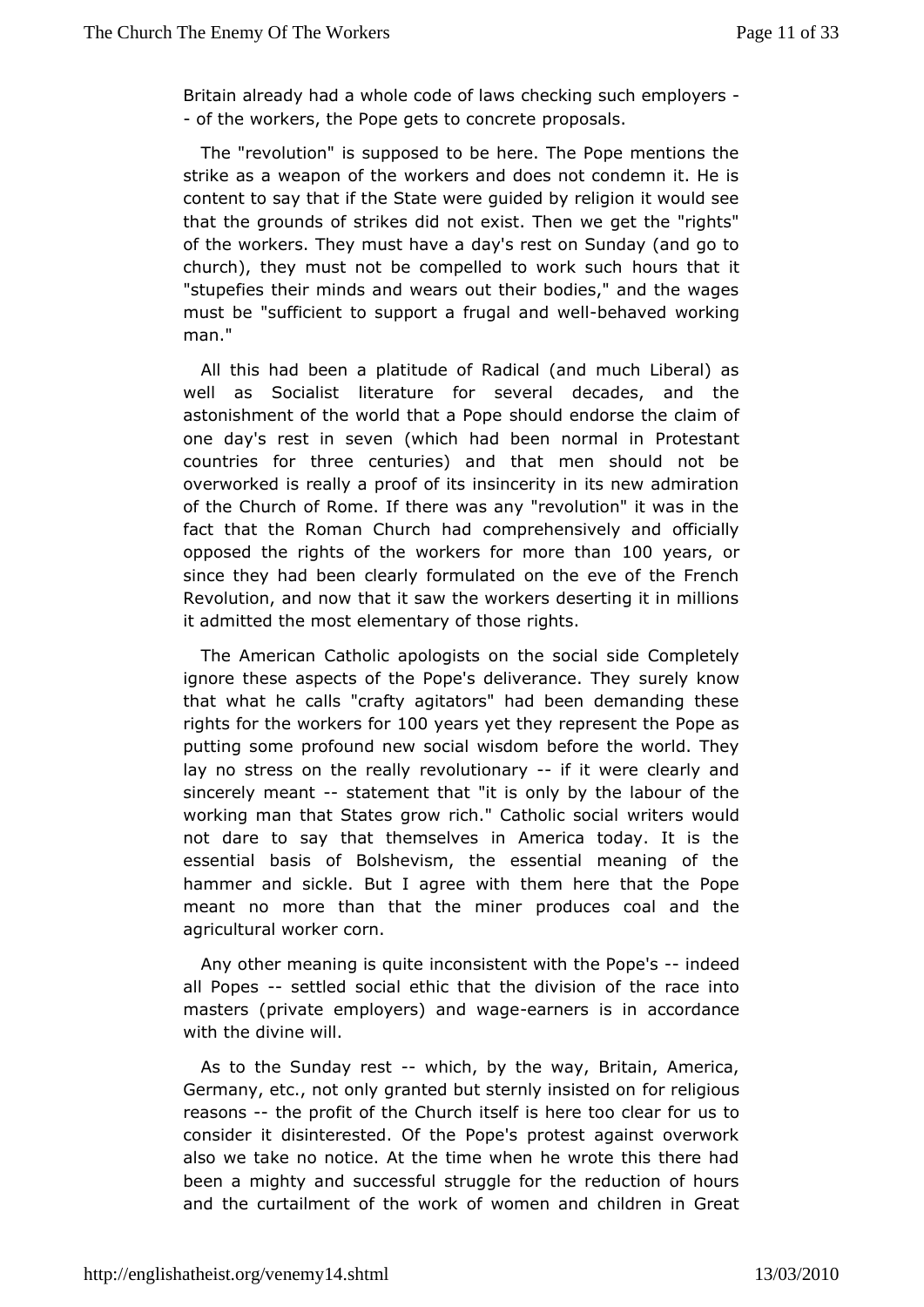Britain foot years and for a generAamionician. France, and Germany. It was Catholic countries like IPadytugpbain, and that needed the moralist, and neither then nor at any, later untilSocialism became a power did they carry out any serious reform. In fact, wortet condition of labour, especially child labour, continued to be Cfauthod its South Italy, Spain (except 19326), Portugaand Poland right down outbreak of the war.

The gem of the encyclical is seepid docyististe to be the demand for "a living wage." It is the minimuamydemand that reformer ever drew up because, obviously, the far greater que is: What a living wage? The Pope, in any case, did not use  $t$ very familiar phandehow any Catholic employer in the world could object to what he didncsoamyprishensible. In two passages the Pope goes beyond th@hboarth hat old de that in rewarding labour employers m-usteaben'giudest" them to say what is just. The first short passage is said in "officialthanslation to be that the wage must provide "the meal of living a tolearable appy life." The word "happy" is here arbitrarily inserted. The Latinn textuch word. The other official translation is that the wage to usuip poent ticted  $e$ wageearner in reasonable and frugal comfort," The wor "reasonable" again is a trick. The correct translation is: "The must beenough to feed a frugal-beenhda weed I worker." What a revolutionary sentiment yeta8r9!

In the next paragraph the Pope remembershatheat workers families to support. He say's: "If the worker receives a wag which hecan support himself, his wife, and his children becomingly, he will besaawbeleathed to have a small capital." He is to buy land (as that will keep Somoiaolusm). I have emphasized the significant word in this plasts handleng as the translators again play tricks with it. And if the reader find translation of it ambiguous I reply that it is deliberately ambiguous in the riginal. The Latin here is poor -and sturios utahle sake of vaguen&ss.a matter of fact the official clerical biographer of Leo XIII,T'SMesigerlaes, says that the Pope's references to a living wage led esseory many edes ploates as to what precisely he meant, and a Belgian archbishop wrot Rome for a clarification of them. He got none. So we may dist the gems soofcial wisdom of Leo XIII and the dishonest comment of American apologist tes who with the text and conceal the fact that through one of the Congr@gadionss, of which the Pope is the theoad KIII is not are canted "Chaarter," and ordered Catholic workers to quit talking a bloauto ture rights of

According to these apologists Leo's "Immortal" utterar remainetohe Roman standard on such matt 1981, swhen thil Pius  $X1$ , in the enc $Q$  colaid addestme anna officered and developed its teaching; and deels ear attwoons are the wisest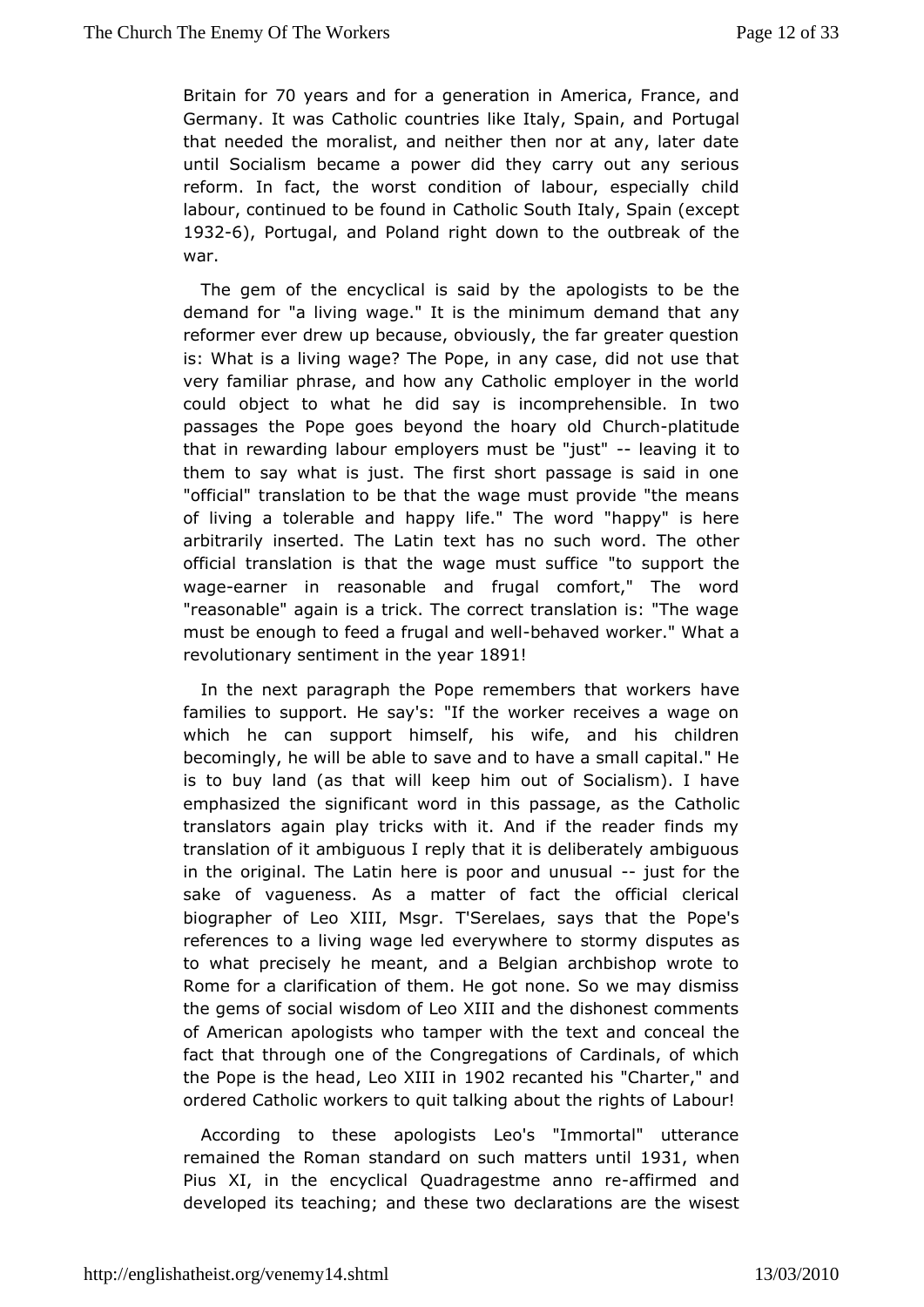and soundest of all counsels on the dCraenaittails sauned of Labour.

But, as I have already said, while the sek axpeorlyogists fulsomely about the ency  $\mathbf{t}$  bistheso far as I can discover translate it. There is certainly no translation issued by the BritCs antholic authorities and I cannot trace any in America, though the emseantilimad of an "encyclical" letter is that it is addressed to the whow er I  $Q$  at ano dicthe hierarchy in each country is to publish a translartive and of the Dr. Catholic oracle on social questions, translated all the e encyclicals of Pius XI but did not touch this one.

I explained in a a hier booklet why this "great" encyclical is so scurvily treated by Cantidowias almost ignored by the press. It tells Catholics that the cootractoer-affiavescism, in plain English- is the true model in economic mattsetrsbeand enforced when the authorities are Catholics! I will again g faithful summary of it, but first let us get the true histo framework.

There was not, as the apologist's claim, a continuity of F policy. There was exactly the opposite. Not only did Rome, have saiflormally reverse its policy, but that policy had s palpably failed thtat rethe Popes who followed Leo XIII never endorsed it. I have shown elsewheer@churah of Rome continued to lose to the Socialists. In Germwanty the Socialist which had risen  $4t207$ , 29 $8181890$  had increase $2d$ , 1t $@7$ , 076 by1898 and it was chiefly in Germany that the Pope had expect good results from chyislical. In France the number of Socialists doubled between3and1900In Austria the vote rose from 750,000 n 1890 to 1,041,94 ish 1907 And Social been gan to spread in Italy iThe if vote rose 2r70, 000 in 1892 to 175,000 in 1900 The Church osing heavid opnious do denounce Socialism and **to cate chutches** to experiment in Christian Socialism, as we shall seemetehe Twheern, the Russian Revolution, and the rapid spreCaod montu**Athemistic** as well as Socialism.

The desperate officials at the arwinedic ahrowever, as time went on that the modern world was nodomenciets solariby radical and democratic principles. A very large proportion of middle class as well as the wealthy were alarmed at the thre "privateenterprise," or the chance of making a fortune, and, wh these men had in Stthe Century provided the backbone of the anticlerical party everywherew they ught clerical as well as conservative allies against Bolshevicsomod Tsoupwpionrtain the working class they joined in the cry that Btoolshevism set destroy religion, and therefore threatened civilisation, and  $p$ res ${\tt seched}$  the libels against and grossly misrepresented  ${\sf Ru}$ . So there was fothmeed trand a Bondlishevik alliance of ministers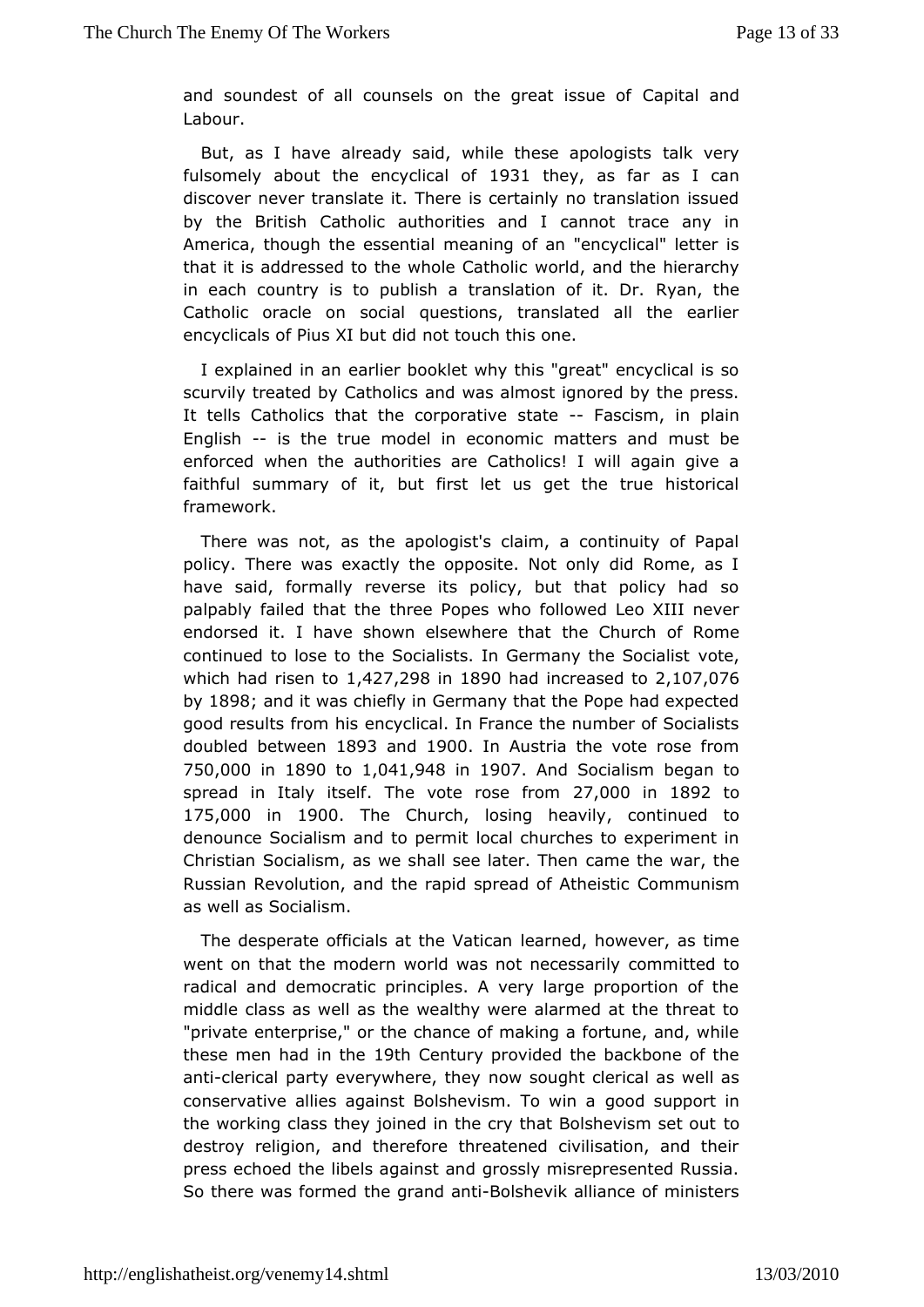and morons, bankers and ibanmdatists, and Jesuits all over the world. The Vatican dropped its it to contain gand, as we saw in the first series, entered into awbtrhazten alliance gangs of criminals who were the nucleus groups of the n movement.

So you know what to expect of an encyclical on the work composed by the present aristocratic Pope, who was th Secretary of Stat@31nQuadragesimo "ameans"in the fortieth year" (since Leo's eamody disicad), lly an amazing, suggestion of continuity of policy. The eP work roefc aldo. There was vast and increasing misery among-sitn the workers the leading countries they had, as a matter of fact, had their wage doubloerd trebled in half a c-eant drythe eyes of all were turned to the C<sup>R</sup>eeitre rof Leo issued his marvellous encyclical, which "owed nothin high to adit ime ror Socialism" - its best points were, we saw, polanietud besn to fLiberalism -- but was inspired by the genius of the Pope and Catho teaching. The world was "stupefied at the novelty of his teac which"overthrew all the idols of Liberalism," and the messa produced the mabuttary fruits everywhere. These Liberals had done a little for the worketsuelt but it was the Pope's encyclical that the workers had to the associal laelogislation that was passed 1 & for and for the full establoifs hTm and held Unions, which the Liberals had opposed.

After devoting a quatatheer long letter to this childish theme the Pope says that he isdgoengot theo's principles. He does not even hint at the retractionen athgheaproves that the right of private ownership is based rion cipmes also Socialism is immoral. "No good Catholic can be a good Soci As to Communism it is beneath discussion. Capital and Labou equalliyndispensable, and the product must be "justly" divide but he does not sotoepabeyond Leo in defining what a "just wage" is. The workers must habet uthiomes, must be no classvar, and in view of the need for choaorpmeormatoiouns a new type of union or "syndicate" which has lately appea deserves attention. There must be unions of both workers employers and ferences of delegates from each side.

The worker is quite ble boen goor not belong to the syndicate, but he has to pay the fees in Tan ey Poopsee. who has the Italian model before him, omits to say tholaote is mao tworker join the union he will get-triok beat bo Sutrikes are forbidden, andif the two sides cannot agree the government must interve But if they awliljoin the Catholic Church and reform their moral the machine will marid below heels.

In other words, Mussolini's Corporative Staned is the ideal. from Slovakia to Peru the new Catholic countries are adopti andexpressly quoting this encyclical as the reason. Did or di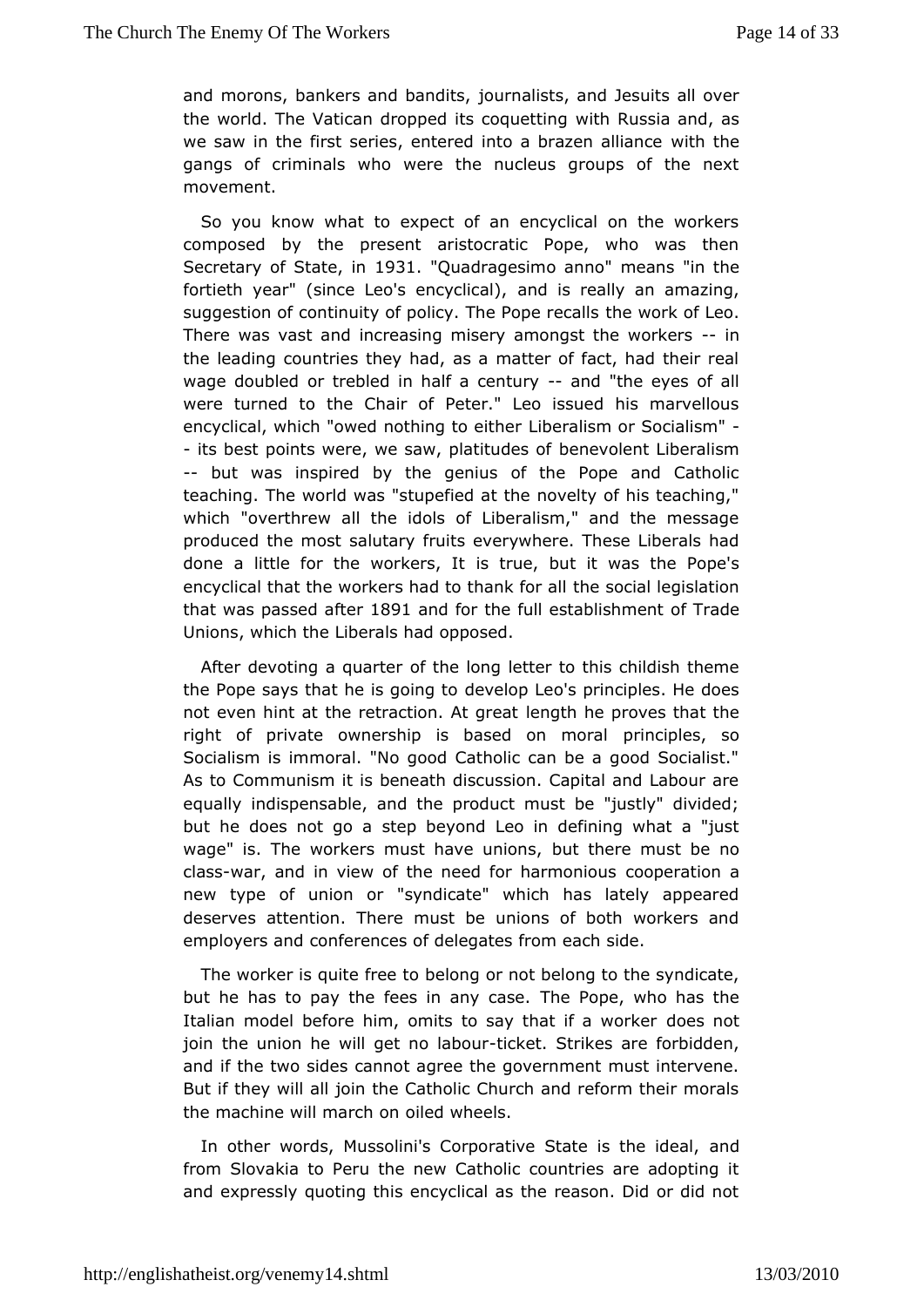the Pope kntchwat Mussolini devised this economic structure simply in order to hawned bostthialists and workers in his power when the time came fiond weat riend forced loans? Obtuse as the Vatican is in such matters the cllergy smultsits, have and must have known also that, while the industrialists  $r\epsilon$ suffered in the matter of forced loans to the government workers weemeslaved and impoverished. So now you know why, though Catholic apologAsmtericra insist that the papal encyclicals are the grand Charters of arleabsooun et they reticent about this latest official utterance ophts the workers'

### Chapter III

# THE ACTUAL RECORD OF THE BLACKINTERNATIONAL

Leo XIII, we saw, opened his solemn pronouncement to t world with a summary of social history which was as near to truth as CaCpoed is to Tierra del Fuego. I do not for a momen suggest that he knew faits ibuduite safe to give his fantastic version of European histathyolics who are not allowed to read the truth.

Do not misunderstan&ponlogists and missionaries of the Black Internation also of themdolie. Many of them in America who repeat the Pope's words are comaskilled by their to read, and give in their writings sufficient proof that they read prdinary expert works on the history of the struggle of workers in modiemes. But you would not expect a Pope to have leisure for that sort on thaintig if he knew the historical truth he might not be able to writseont hosses and vapid generalizations which Catholics mistake for deep or insp thought. In the next book we shall see some- of these high poisoned gembsisot fiction from an earlier encyclical of  $L_{\pm}$ XIII. He writes h(satrody economics) like a devout nun. The workers, we found him saying, wande phapperous under the gilds, which the Church had inspired, until the Fre Revolution. Then "irreligion" made the world of employers  $c\in$ and brutallothing was substituted for the protection of the gild and. ... Well theraereyouThat is why the workers of the last century were so exploited. Youly have bring back the employers to the true Church (as in that desantinby ewhich I in the first chapter) and the world of Labour will take on brightness and warmth of a garden in spring.

Except for the howlethaboulds this is really what Catholic apologists commonly say on the bau the rich "broke the fetters of the slave" and brought light annobination the the pagan world. In due ftime eor six centuries iltater created the gilds which spread a rich religious mantle of prot over thweorkers of Europe. Protestantism destroyed the protect -- the littdefficulty about what happened in the Catholic half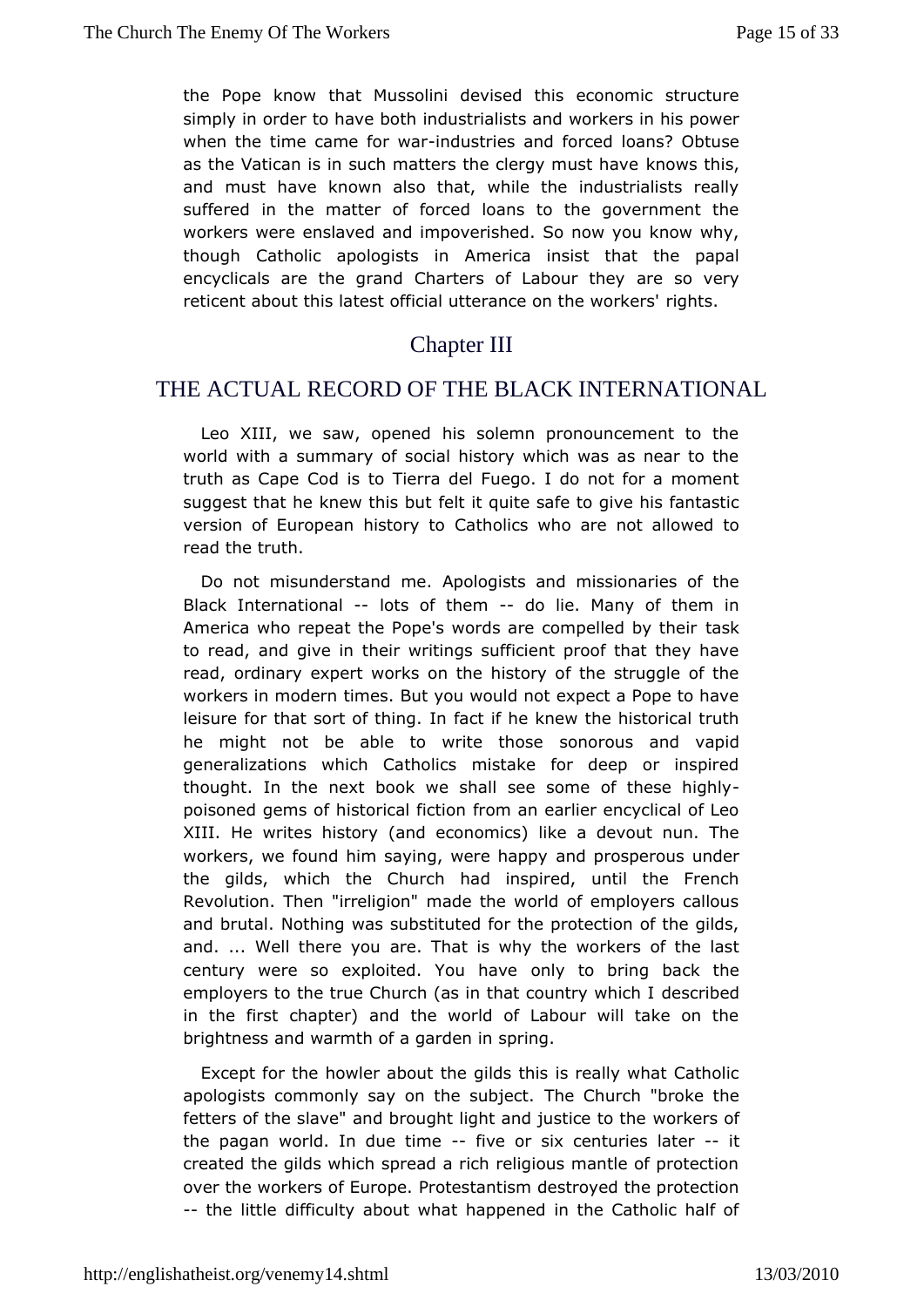Europe may (and both  $\det$  be) disregard red so the arrival of the Industrial Era found the top less prey of the exploiters. The world must return to the pthrecildliedslefAges when the workers were so happy.

The real record  $G$ fhutheh in relation to the workers can be summed up even more shortly than it that imuch nearer to the truth to say that the Church was coimmo inferent to the ly the condition of the workers from the time it won power until wrote his "great" Charter of their Rights. That condition varie theeconomic development of Europe but until at least the Fre Revolution it own as of galling subjection and exploitation, and the Church never condemned sthaislong story for a short chapter, but I may point out the fahltar author of this e chief statements on which the claim of the apology statish based. have here to be very brief and rather dogmatic it may be advi to explain to some of my readers that I have dealt with the points and given rober authorities in several of my Little Blue Books and in my True Sht er Roomfan Catholic Church.

Catholic writers used to boast how at the Communistic and antich from its infancy, but they have done their best recently to make the word Communism stink in folk's nostril they drop this ument. It would be as bad as boasting how Catholic commercial travellers medieval equivalent, used to lock their wives in "girdles whem habeity set out on their rounds. In any case it is false. The utcheroral is based statement about one particular church in Acts, which even r theologians consider a pious romance. Paul's letters are the  $\epsilon$ documents, and they reflect a division of classes, with rich slave owners and even impetricabls. In fact Catholic literature includes wealthy relatives of thespassion in the Roman Church.

More important is the claim aboantdslate mye; say at once that it is one of the most blatantly unheuthful claims apologists make. No Pope, no Father of the Church, no bod churchmen evendemned slavery until the ntursyt Augustine, the dominant we at earno for Roman Christendom, expressly defended it as of divine (GiptpyoinftmGoendt, Book  $XIX$ ,  $eh. XY$ ), and Thomas Aquinas and all the other School followed Augustine. There is not an expert work on the subjec does net plain that the old type of slavery was destroyed by the economic collapse Rioman Empire, and that before that time Roman moralists and Empedomse haadgreat deal for the slave.

After the  $y \in 20$  the workers of Earepealled in our modern literature "serfs," but the reader itshatansely warned for centuries all literature was Latin, and there are not dif words in Latin for "slave" and "serf."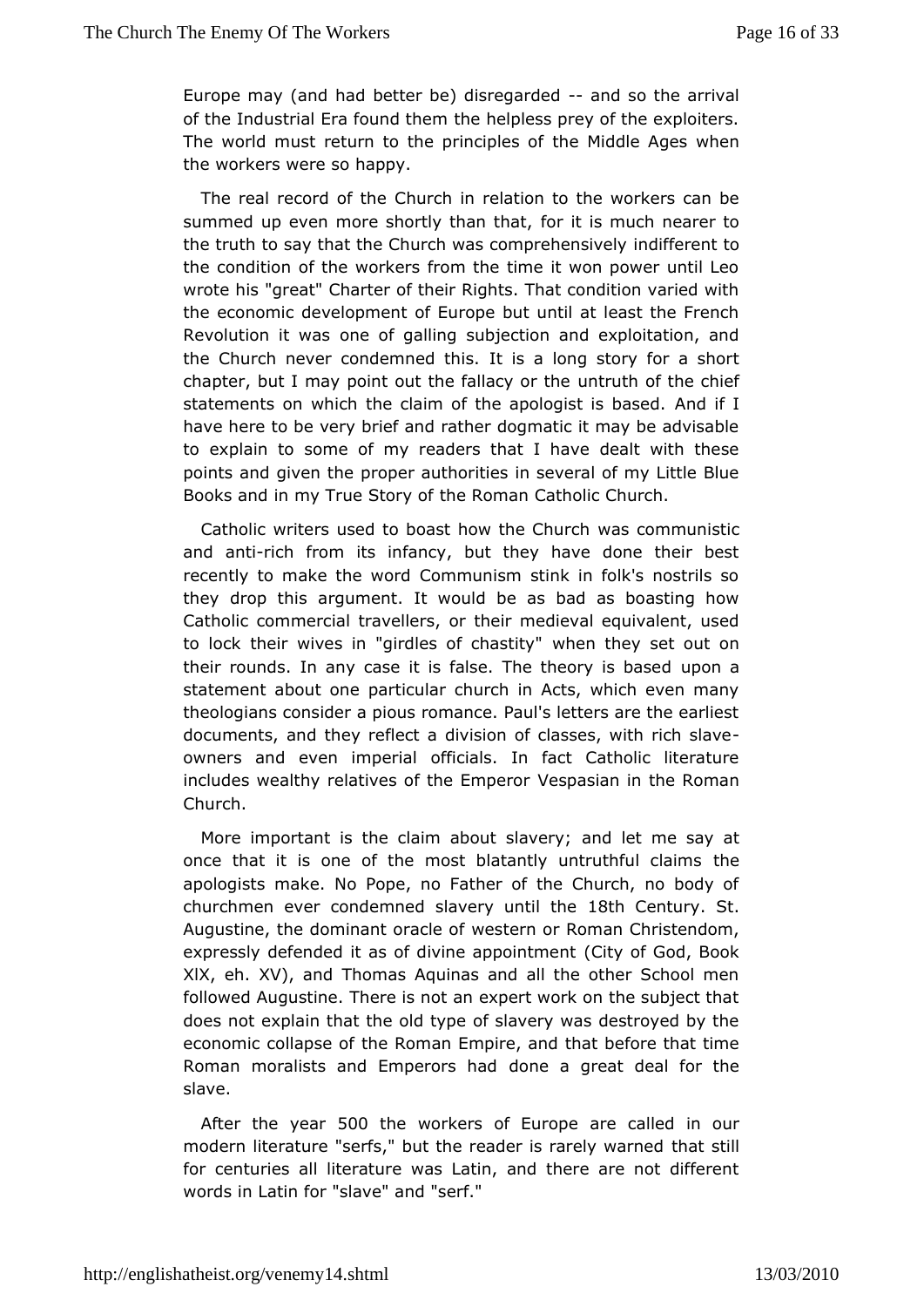The workers weared the Poper and 000 onward owned vast numbers of themust as servile as they hadd been paganism, and Vinogradov, one of the best historical sociolog recent times, says that they were in law and fact, "slaves."

They we beought and sold like cattle, and no law protected them from cruelty. So the alond bange when the Roman Church came to dominate Euro $5$ th Chenthuery whas t, whereas in the Roman Empire, two workers out of three had  $\vdash$ free (SeDearrow's Slavery in the Roman Empire), literate, an almost pampered, in the rope not one worker in ten was free or literate or had a life ot eend onethandy decency.

This"era of the  $s$  dafssted until  $1t2t$  be or13th Century, when the majority were emancipated. Again there is no mod expert wholones not trace this emancipation to what we may broadly call economic Tch and solds sold freedom to immense bodies of serfs so that they could ogion on the ditions of the Crusaders or enjoy the more luxuri Ausb sift had hich taught Europe. Kings emancipated bodies of serfs to help theirebellious nobles: nobles emancipated them to fight the k or other nobles beys and bishops were, says the Catholic historian Muratori, the emant the ate them, saying that they must not "alienate Church propesrame" Aimthe Europe was rapidly recovering economically and far bang esmbandies of were required in the towns (which, for the same reasons, nov charters of liberty).

The famous gilds had begun long before Chuirs, hand the instead of having inspired them, tried for more than a centu suppress them. They seem to have been formed by the worker the model of uthicons (colleges) of the old Greek and Roman workers, traces of which surtwaved.elsewhere quoted decrees from the Capitularies of Charlem & gnechand later Councils showing how drastically the Church condemned the could nostuppress so it appropriated them, and for several centuries they centealiphed the workers. That is to say, the skilled workers. Writers on Ghesgild&alford, etc.) do not remind the reader that while in the topwonstictweensthad gilds and walked in the sacred processionwor (befreolurse, the have named do not tell this), the agricultural workers, who we least folufths of the workers of Europe, had none or any oth kind opfrotection. Further, every single real expert on any cou in Europe duthing period, the alsted Age of Chivalry, the best part of the Middle  $1400$  agrees that the lords and landowners regarded the wolrkteusndast their feet, robbing and torturing them barbarously. It was idanicagnes of of fiendish cruelty, and you can-omangeined Eccardus for Germany, Brissot for France, and Thorold Rogers or Traile England, the abiteh for ities on the work boars the unarmed mass of the peapeed.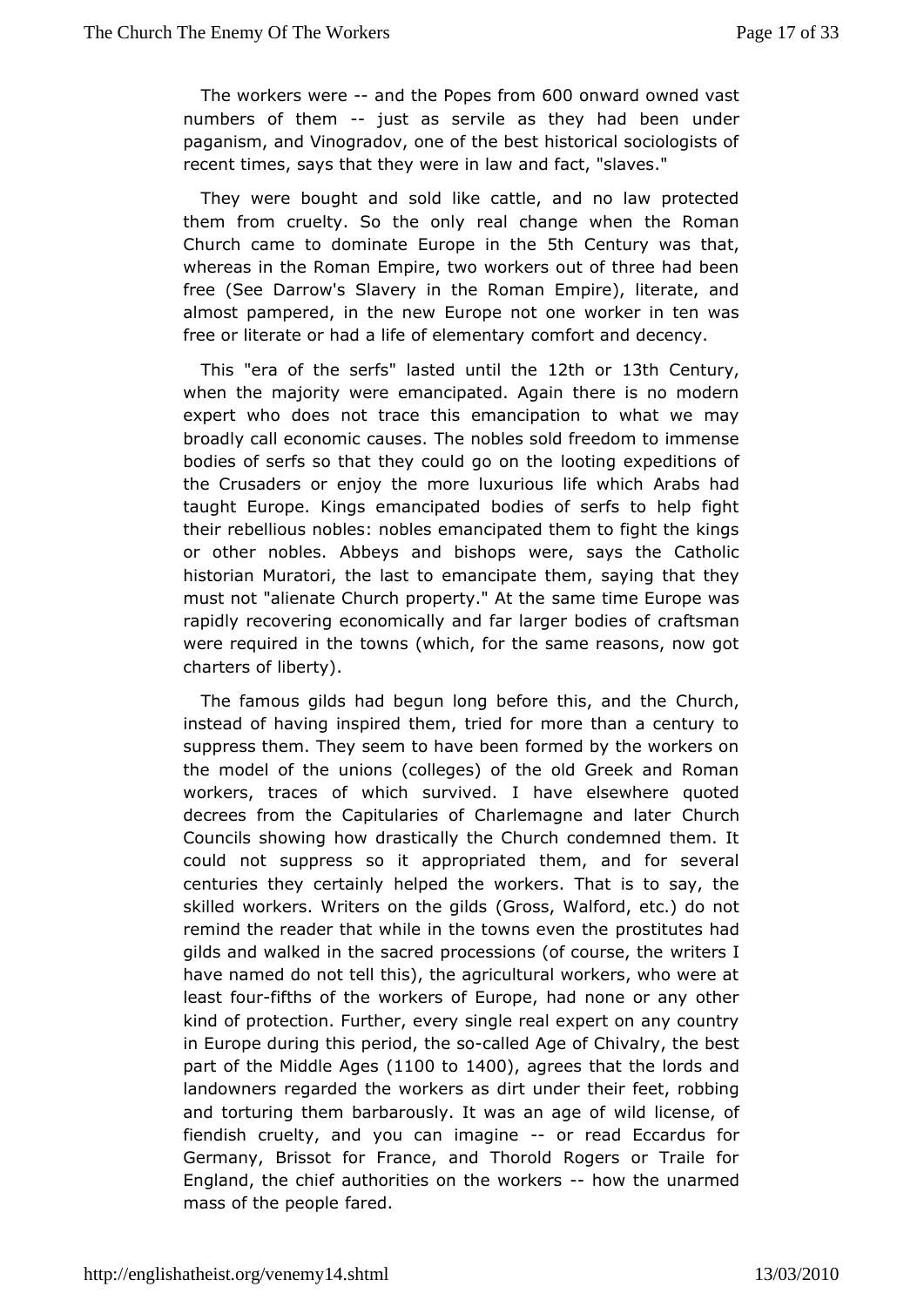All the leading historical experts on the period use the  $s$ language as Professor A. Luchaire, the highest authority on I in the 3th Century. He says (Social France at the Time of Philip Auguste) that "feuds a learned to take a ferocious delight in seeing flames consume burgher's noto the svillains [worke] swho lived in the m5); that the knight or "wasle almost everywhere a brutal and pilla $\mathfrak{g}$  in  $2af \mathfrak{g}$  odd der that "threoble had an untameable antipathy to and a profoun contempt of the vihlainis, for the serf, peasant, labourer, citizenr burgheb. 271. Suchwas France, the most advanced country in Europe, in what Catholicsbeaultithue massatt of the Middle Ages; and every leading aut**Eorgitand**, otraly, Germany at the time gives exactly the same picture. Pope Leo had as naive an idea of the time as has the schoolma'am who to her class bout the beautiful Age of Chivalry and the Knight Errant. And in our haigs to bifical scholarship this sort of thing is solemnly made the basis of a pausion enatl by the spiritual leaders  $2000,000,000$  k and is most resptee aftueldy by editorial writers and essayists.

It would be pertinent to ashowile the workers who were subject to the Pope were thus as fuomprohec bedtality of their "betters" as the slave indefed dess then slaves of Rome from the time of the Emper-oran Hola divand for the most part (on the land) in sordid and brutalising conditions workers  $\Delta$  fab Spain, who cannot have been far short in number of the workers of the of whole stian Europe, were relatively happy and prosperous and eqdeunceartaeldly

But I cannot enlarge on that in this little skseatych. Let me just on the strength of the research and the general consensu authorities anncient Rome, medieval Europe, and Arab Spain which I give in a dozenth worth the period which the Pope and his apologists choose as the GotholoenweAngkeerosf was for them the blackest age, apart from Spain, between their g condition in the Roman Empire and the improvements they h won in modetimes. None but Catholic apologists and a few American teachers of hispology who do them now write such trash about the Middle Ages. The peraot, had tareat fifth's of the workers, scattered outside the satwes, never eve this.

It is true that the condition of the growing body of indus workers became harder in some respects after the Reformat The apologists a ridiculous attempt to connect this with (at least in England up peession of the monasteries, the chief effect of which for the wotrhk aetr scrow awsds of men and women who had idly hung about the fat monasterines telecor of working for it had now the choice of working oontstarving. In of fact Protestant England set up a system of Poor Relief v crude ats was-like most government maagueass ago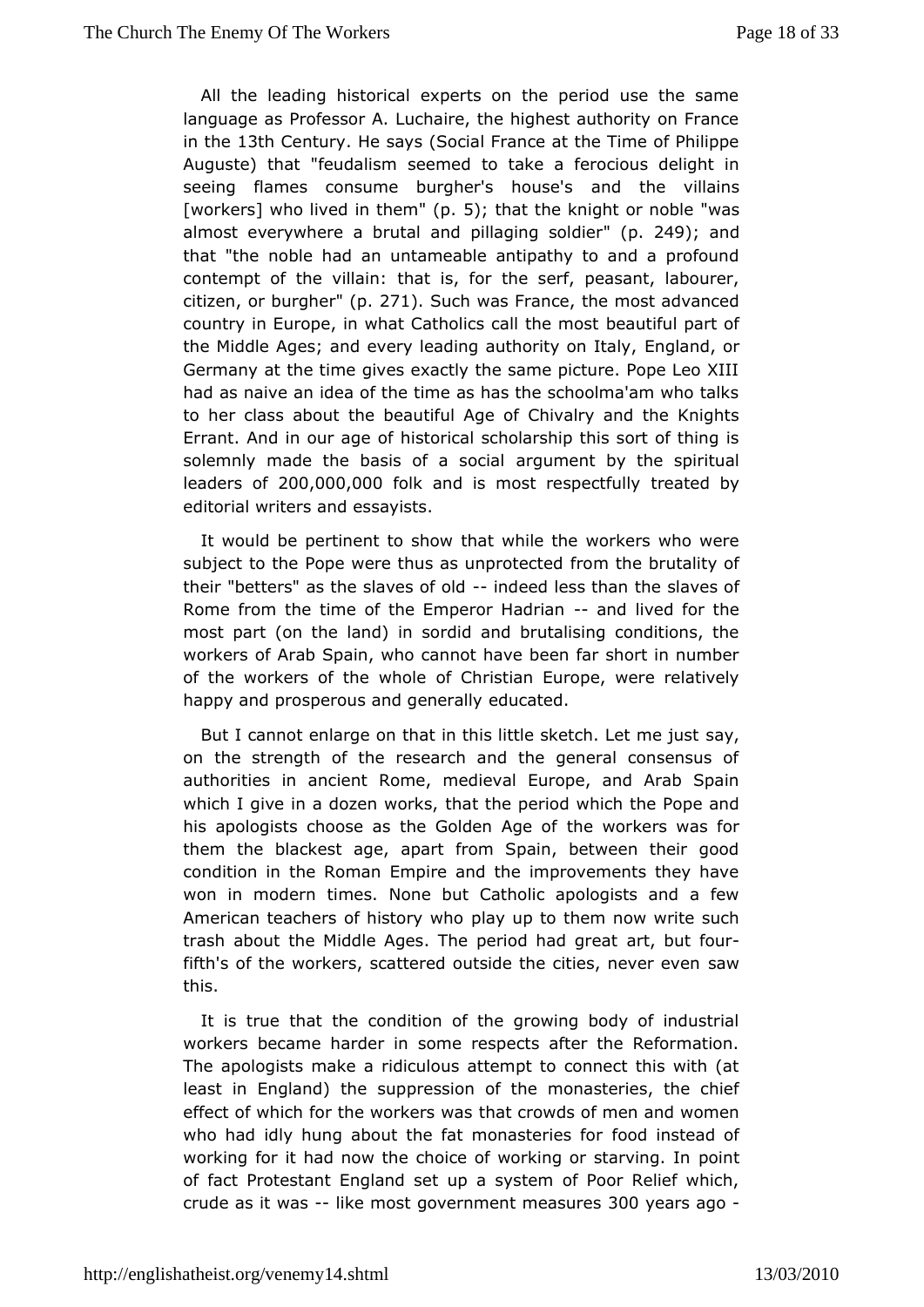- did discriminate to me extent between "sturdy beggars" and the real needy.

But the answeanyo Catholic attempt to make capital out of the fact that, as trade and industrian the lawyers, in the interest of the rich, made the law hathshew oakers at especially in regard to unions, is easily found when we con Catholic and Protestant countries. The three countries of E which sank mnoosttably from the best level of the Middle Ages after the Reformation wereambyeyounedstion Catholic Italy, Spain, and Portugal. There the lot foefilthe whoerklewel at which we found it in the first chapter and remained at that until our time.

The exceptions only strengthen my paonitriPtap Walhen statesmen took over Italy from the Pope and his puppets at N thestatus of the workers beganumoilriMessolini shared his power with Plope. In Spain and Portugal also there were period of antilerical Liberalism 326) Socialism during which the condition of the workers was impsrobleed sander their children were opened. Under the present Papth and  $r$ have fallen back toward a condatiion il bitein atte serfdom. Thesare platitude's ofpsolictical history.

I have not spokes of blecanuse it did not, like Italy, Spain, and Portugal, build round Chtisneels ea Wall to protect its Catholic population from the tabinth colincial unces. It was open to receive ideas from England, Holland, and Germany, and saw a considerable growth of skepticism. Even its clergy remarkabilny dependent of Rome. Yet it remained predominantl Catholic, and it retmaed edval vices (torture's, etc.) in proportion to its Catholicism. Heorenbtice evenly the condition of the workers. There is no di $\mathbf{\&}\mathbf{p}\mathbf{w}$  about  $\mathbf{\&}\mathbf{q}\mathbf{w}$  is find a second Catholic Golden Age in the days of Louis  $X$ vicious, selfish, scandalous monarch who regarded the people as a source exaith for his corrupt court, if you read French try see the documenMartinn's authoritative history relating to the appalling condition agritchueltural workers when Louis was building his palaces. BrissotFreme chiche faile for ity on the history of the workers, shows that the wagkille weden of the workers fell under Louis XIV38 to eabsount dans 12 to 14 hoursand the price of food rose.

But their condition on the eNeevoolfuttihoen is well known, and it is equally well-km of word eage raymed by apologists who know as little about the French Revoluathoomutas they do the Russian that andiericals educated the people up to and inspiret that inauguration of the first attempt in Christendom redeem and uplit to the rs. People will not understand our own time unless they see thatiwee institution hew age, an age of struggle against privilege fodefmeed act, enlightenment,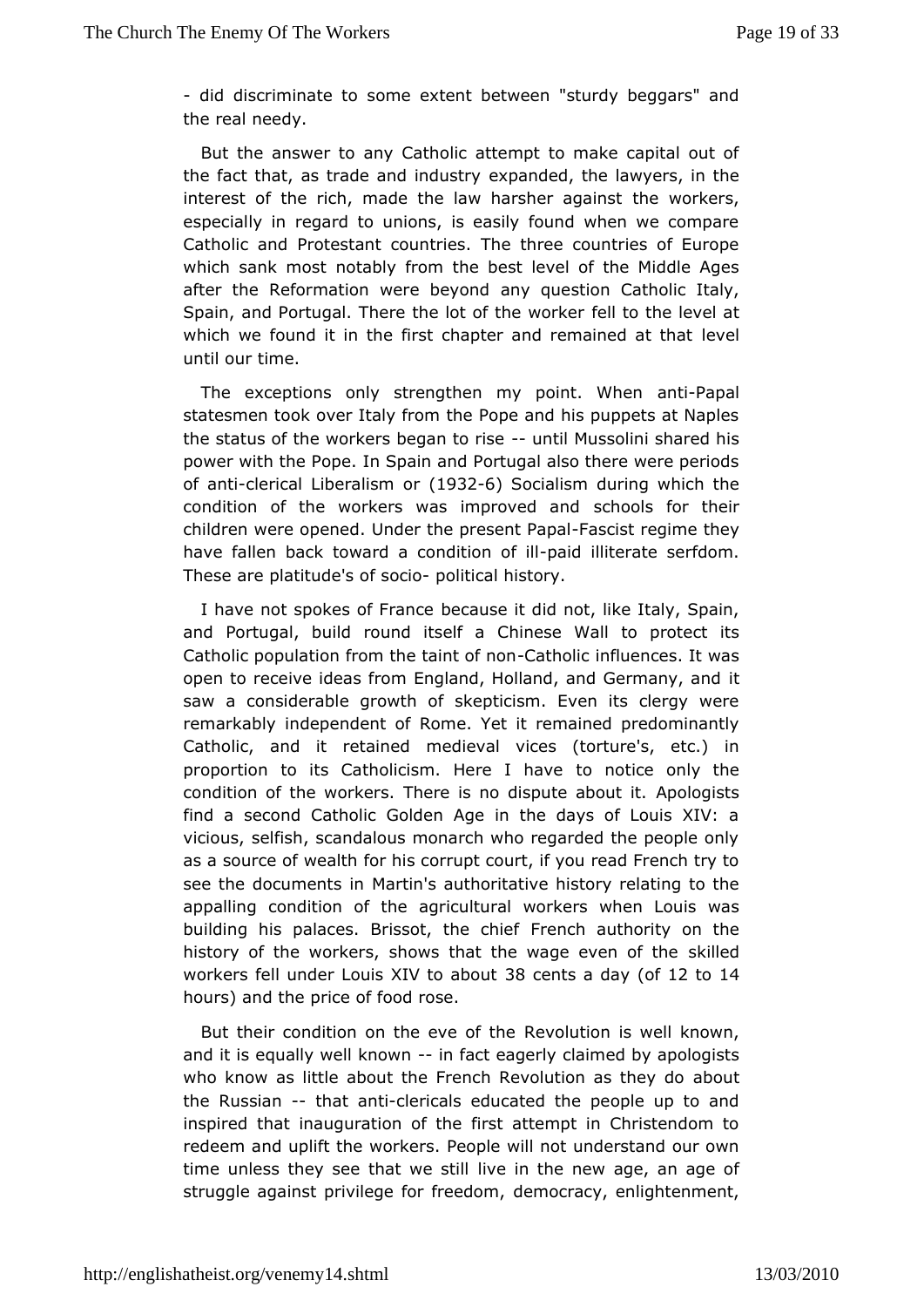and justice to the workers, which opene**Re**worlabio French in a sense you might say the American Revolution, since it v some respects more than political though in just these resper roots weime French - Papato al literature.

I hope some day to write a word hythis boerwod. Already  $for 150 years$  men and wotomethed by the vision is only a and juster social order, have fought for freedom, justice, enlightenment. A million of them have lost their lives in struggle, yet fout the rousing of Russia the race in most countries would have lost haald twhoan in thild5s0evears of sweat and blood. Even now that viction this seem seinthat the nests of pirates in Berlin, Rome, and estor koyce dwill be the race makes no totalitarian war against them because so peoplenderstand the struggle in all its range. The coalition o Roman Church twith the andits is concealed from the majority.

I just received a lettærdistom quished clergyman, no lover of Rome, who writes that I weining is a transfer if an england the  $I$ connection!whereas, if you know thpewibole it is the logical and almost inevitable policy of the Psapacy. And wi much hidden and the perspective distorted some of the leade the presentight, men who mouth about freedom and democracy, hope to save the Roman fComurchastisement or loss of power because it will help to put kitchgesirbtahankonoens, restore privilege, and cheek the aspwirearthions. of the

I have tried in all my works for the past ten years to get  $p_{\ell}$ to see the events of contemporary life in this historical persp but must here confine myself to the question of the workers. French Revolption wed a false dawn of the new age, and when it and the compromise Noaptonie onic regime were destroyed the fight had to begin again, underoaddensreaction. Let us say that the period from 8 a to the 30 was one increasing victory for the worker's. The real wage in the larger Industri states was trebled. Universal free education was won, and meant at allents the erection of a ladder by which the able workers might ascemidgthoeralevel. Immense social services hygienic, medical, recreatuicataik, and financeate provided. The right to unions ovaanspaletmedsytestablished. It all fell far short of the ideal, but Tehtatusachee winds the Pope blandly blames for all that is wroneupge swe hit csheep undoing the justice won for the workers in earlier Catholic was one of the most progressive that the world had yet seen the workersimoperial Rome had not had to fight for such privileges as they had.

Wellwhat share has the Church of Rome had in the victorious struggle? Should weer baeway from the historical truth if we said, None? Apologists sdeaarkeen thanes of recent history for some obscure priest or-lagyennemally biand odour in his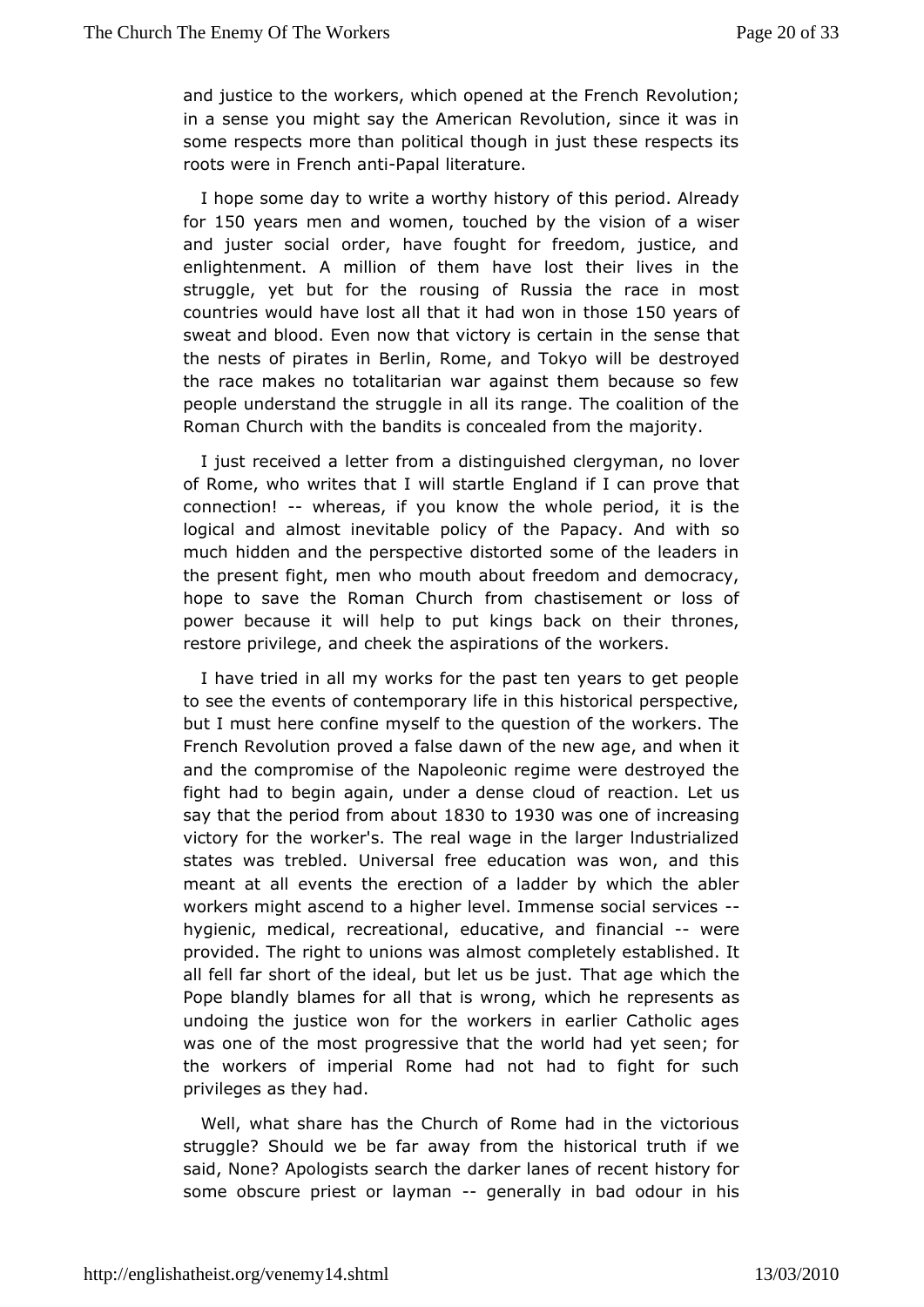Church at the time  $\theta$  dared to say a word for the improvement of the condition of the workers, for the emancip of the Slavfes, justice to women, and so on. That neither the Vatican nor any natriam and of the Church joined in the great word until the last decade of the ury, when wholesale apostasy of the workers alarmed the Blacthe but bare ational, to grant. But this thimong bing game of claiming the credit for "the Church" when one man is honest and asking us to blame the Church bhut individual" when a hundred are dishonest begins to be resented even tholibelaity.

I made a broad examination of the mighty ecampaign for - which means to rid the world finally of drue drig vtahlesm last150 years in my re'tent Freethinkers made Notable  $Contribution$   $\ddot{\textbf{S}}$  ivolisati $(\textbf{d} \,\textbf{S} \,3 \,\textbf{S} \,1)$  showed that in periods when Catholics regaler desed thinkers as an insignificant and negligible minority they provided the eajogreetay to the leaders in every branch of the remiormement. A Cathsoulricey of that magnificent fight for man, the grandest of all epics, namin Catholics in Europe or America who made any such nota contribution wouldfabree a yet all the time the Church was boasting that it ruled a thwind tefrance. Even the men who are claimed, like the Chartist lead **B**roimterre al @ndirien, were apostates in most cases.

Or take, as we havebedome, the contrast of Catholic and Protestant lands. In the first dicshtaipotuetred countries, as they were before the war threw evect philing into into three groups. I do not imagine that any strualtent sof social will question the general distribution, and quarrels about the position of this or that country do not affect the conclusion workers enjtchye best conditions where Catholicism has no influence on public lifew and the nditions where it has its greatest influence. They are wolres a spando a modied by law, and have the feeblest social services in tthe rlualning where class profess docility to the Pope. In Russia, where Catho simply does not exist, the workers have the finest position ever had hinstory, and they were rapidly advancing, when the Pope's war against theomuth rocked level higher than is or ever was, found in any other ciWihiestahteiony.ou agree to that or no the broad truth remains; the poswibirck refrichsee in proportion as Papal influence fell. I wondregrin fathing re is any minded Catholic worker in America who will question r distribution these leading countries of the world according to the status of the workets beachtholic element in the country, or will claim that his Church has aloywhith gthe high position, from material and historical reaswoonsk, erosf othe America. Yet these Catholic workers cannot open one scofctheir books on questions without reading that the two encyclicals I analysed thePopes as the beat friends of Labour.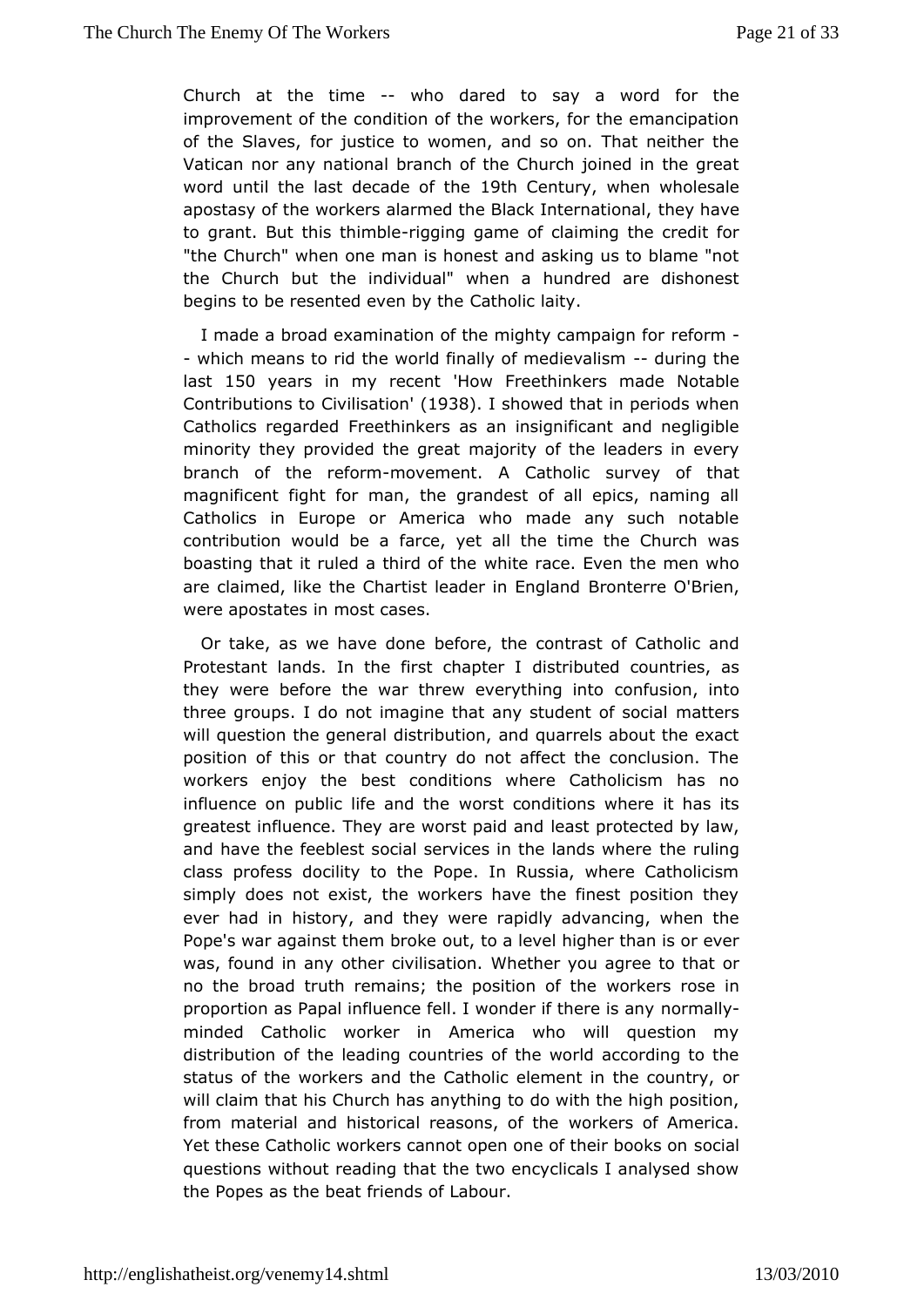In other words, we have comit bisersy, as in so many others that concern the Church, all the edfea catrs do and lo the e rhetoric on the other. The Papal encyclicals exterinot merely but platitudinous rhetoric. That of Leo XIII in those passage which won most attention just took up and, with a certain am of vaguenesspeated demands which had for decades been considered elementary idiseusosions of such matters. Was there, in fact, on the capitalist soods ible writer who said that "overwork was just as long asspecifoly id the othours for any industrat that time the burning questibe, which Pope carefully avoided, was-htchuer ediagyh-tor who questioned thaw otheer had a right to a decent wage as long as you refused to say whandusany a decent wage was?

And the second Encyclical officially the ocsklightack concessionalready quietly withdoawthe first because it put the workers under a Corporative State, in which any dem of theirs aimeally settled by the employer's or the government Both encyclicals, molpeworder, altress on something which is anathema to every social stusday tth and the rich justify the larger share they take of the wealth the gdugded if generously in charity to the poor.

If the apologist falles bhack was ually does, upon the fact that the Church has always sternly jurstisted is no ase is worse than ever. Such preaching is, and alwayTshewrees, isbarren. Catholic church in New York which the Tammany leaders h attendefobr the laisoto years and the services and sermons have spoken of jusoffdenaas they did in other chapels. Under the Pope's nose, in ItalyenCpaltchyoelis made the vilest use, in the sulphur mines, of child labwoouurlothfaindy oaunywhere in Europe. Almost as sordid a use of child labtoner was made tailoring business in Poland, and in agriculture and var industriers Spain, Portugal, and South America. So it has be for ages, thoughem the boyers listened Sunday after Sunday to the Catholic gospel of justice. hTabse been the same in all ages; the practice has varied considerably's and ave given even in this short sketch show that the of ctual treatme the workers was always nearest to the ideal of justice where life was fluenced by those whom the Church denounced.

# **ChapterIV**

# THE COMEDY OF CHRISTIAN SOCIALISM

I have found eidessary at this point to make a few excursions into older history becwaausse mipossible to ignore the Pope's amazing statement that the workehrappheoy conditions when the world was Catholic and that their madern grievance due to the collapse of Papal authority over a large part of earth.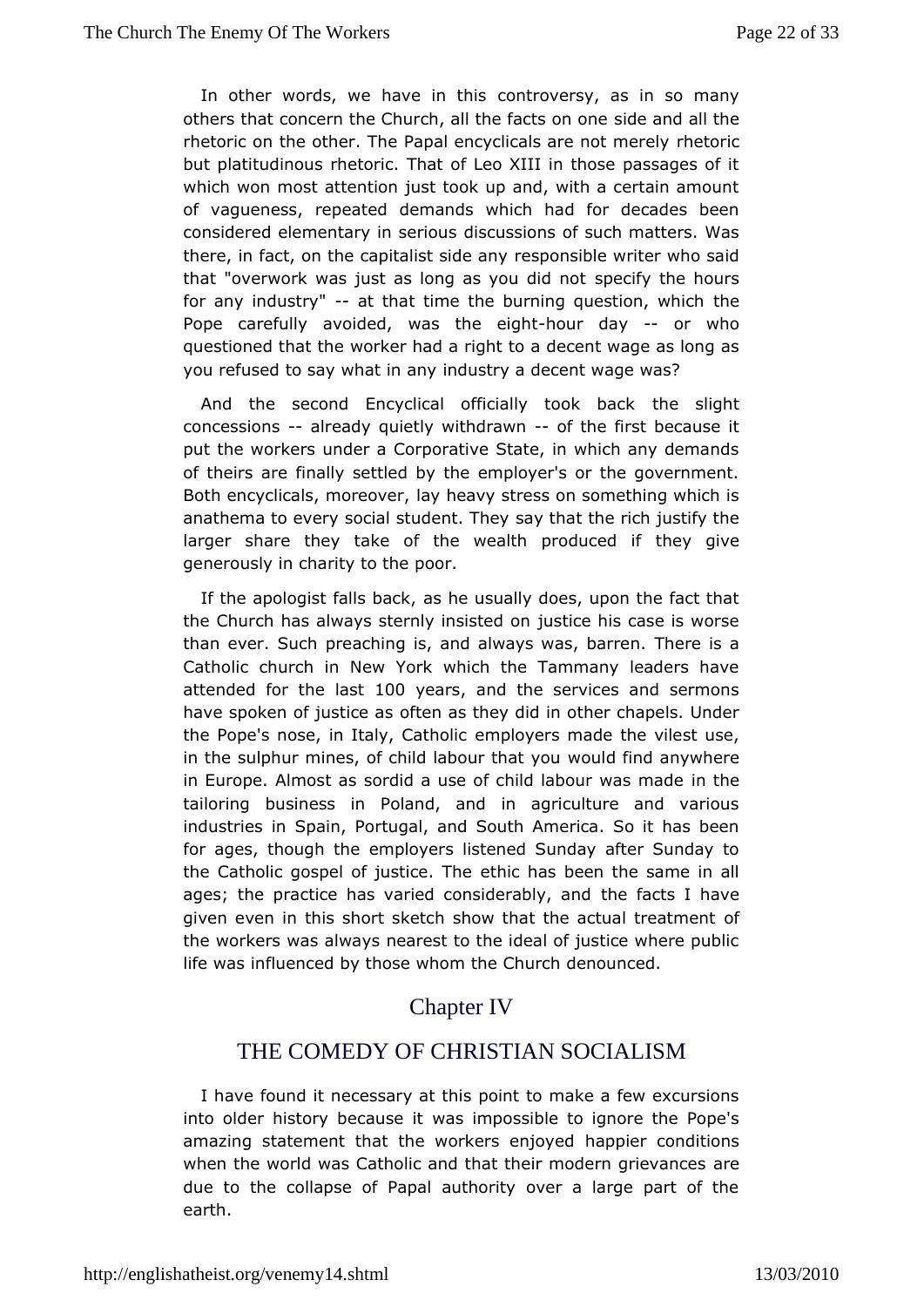How Catholics tolerate such howlers and then respectfully articles in their press about the profound wisdom and sagac the Popeshis one problem of Church life I have never mastere But let me reminde ald of that this discussion of the status of the workers is part of asturd packet the Roman Church which we are making. The sptoainting of it www.baat is the real nature of the Church of Rome, of the Black International particular, that it should enter into alliance with the vilest fc moderntimes? One of the difficulties of the general public entertaining the heat sfor 40 years Catholic apologetic works in America have loudly boastheed rt Conturch has always been, and especially in Papal declarations studention function the champion of Labour against greed.

We have seen itthawtas, on the contrary, always in alliance with wealth and greed and psesentts alliances merely pursuing its normal policy.

I imagine that alfete war, when Socialism and Communism spread once more, what is Ceeftth of ith@hurch will to a great extent turn to what is called S C chinal sits iman, and we may glance at it. The movement was, of Scoucrised is hiceveand in so far as it was adopted in Catholic counsent dielse it never word Socialism. It was called Christian or Catholic Democra SociaParty, and its express purpose was to divert the worker from Socialism, WehocXIII condemned as emphase Sctally in as Pius XI did $931$  The movem donetgan in England  $84$ i $9$ when people still distinguished betwe Seoncitalies mstaotfe Marx, which then had few adherents in Britain, and other var such as Robert Owen's voluntary Socialism.

This British movement, both who contergymen of the Church of England, Charles Kingsley and Fa.sO.s.is Meadurbige, the barrister (of the same Church) Ludlow, which borrowed the Socialism as it was loosely used by the Owenites, never h large bodya otherents and did not last long. Ludlow admitted that its chief aim wa $\mathcal L$  h to all anize Socialism," or to show the workers that they need not  $l$   $\mathbf \epsilon$  awe chind because they demanded a betterment of their condition. Bubfit was a grou men and women who very sincerely felt that something must done for whoerkers when the Chartist movement so sensationall collapsed 18m4 8 and it diednder material services in education and in helping Trade Uni**Gospenative Societies**. It was continued in the Guild of St. Mattheowoswehy canswersiated with the "High" or Ritualist branch of the Cwasch, and there less advanced Christian Social Union.

I once took the chair foturrea by the Rev. Stewart Headlam head of the Guild of St. Mattheaw, diaemote threum b & Oed or40. When we sipped a whisky and soda together afterwards said that he had given this eloquent lecture on "The Brotherh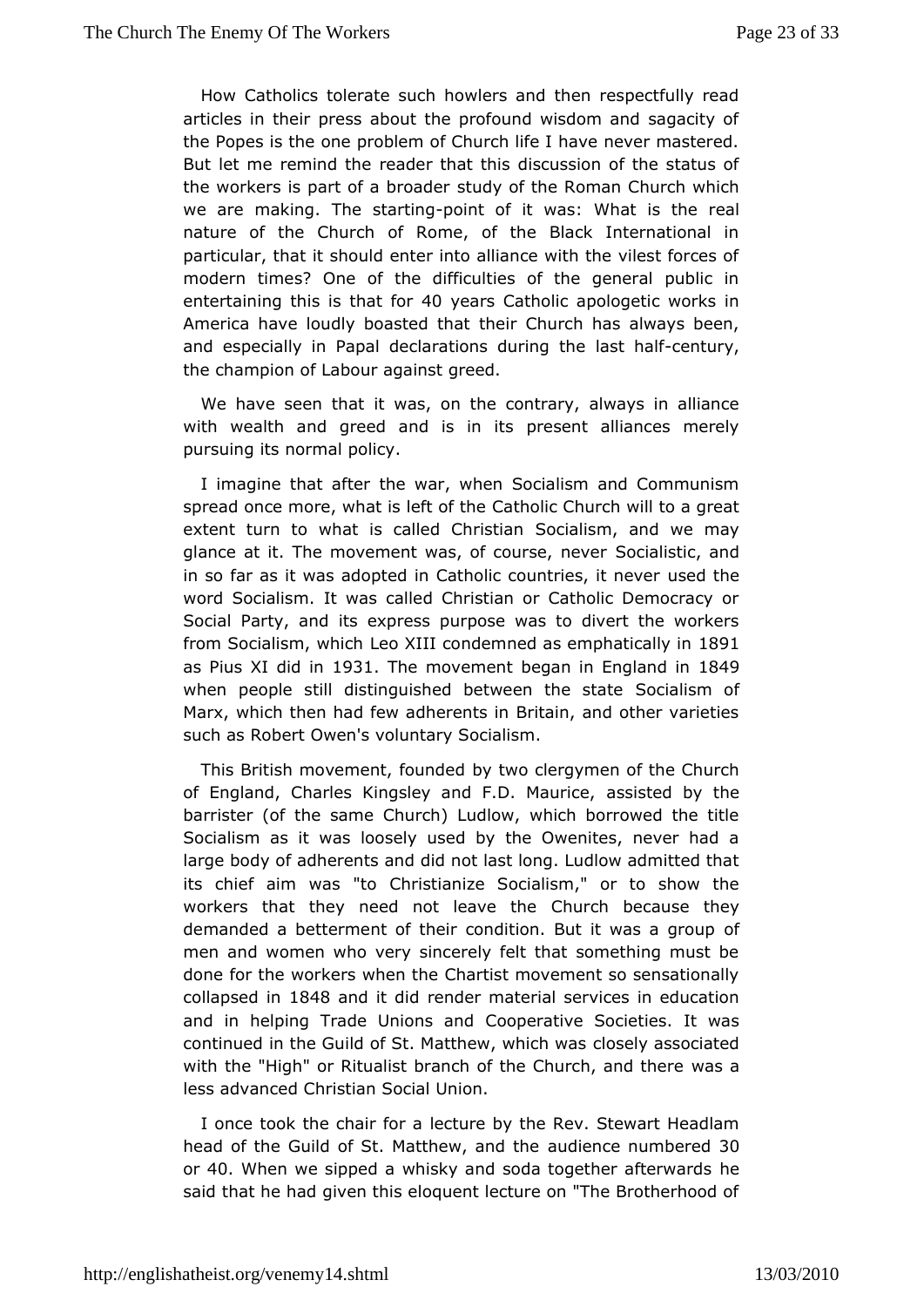Men undure Fatherhood of God" a score of times and got almost no response. Whys? creetly reminded him that the Church had taught the Fatherhood of Godgjmatiaslly in the long ages of tyranny and exploitation and suggest that perhaps the period of the person of the person of the person of the person of the person of the person of the person of the person of the person of the person of the person of t employers reflected that since the Father condemned his chi toan eternal hell the little hell they gave their workers some did not matmetrich.

I need not trace the echoes of this movement in the relig worloof Americathe Christian Labor Un&i7o2nthoef Knights of Labor, Chheristian Social Unio-naseCcatholics were not involved in them. It in wese rmanatier 1870 that the movement which we generally cal**SoC harliestima**n spread amongst the Catholic worker's. It was, of conose, not merely Socialism but the very opposite of it, since the sole aim w preven Catholic workers from joining the Social Democrats. T whole movement, Briintain, America, and Germany, rather reminds us of the clergymen kweheop trive to young men and girls from wicked-hdaalnhoseby arranging dcahnaosete or ping pong games, withal **com** olic refreshments, in hall. parish

It was more serious and more resolutely Catholic when it sp toAustria. Its appropriation of the name Socialism was in this peculiarly onical. Not only had it no sincere program of improvement of the conditthen woofrkers but it at first consisted of violen Sigcanitist midlolasmen, and it soon absorbed the Conservative body of Catholics. The urban wor especially at Vienna, were too well read in social history duped by trhoemantic version of the Church's attitude to Labou that the priests off hemedand, as is well known, they passed bodily to Socialism and lenctions won complete power over Vienna and a few other towns yearttawitees propertatioularly exasperating for the Church because the Awesterian workers well behaved that it was in this case impossible to fabricate of"Red atrocities."

I spent a week amongst them at the tidneep webseshoohe and the mutilation of the country by Versailles had brought Vienna such economic stringency of hiartial psolais seured me, the patieno fethe workers was strained to breaking point. I sa 10,000 armed police dax wonss a short section of the Ring between the rich inner city and asnubional bust to late in a clash occurred, though I verified that has luft flee need workers grave privation.

It was therefore the policy of the church to the orant and priestidden agricultural workers, which woubchtensure its of the national government and so give it, in case of need,  $\vert$ overthe Socialist municipal governments. The title "Social became farcical twhee Catholic nobles anodwhensd were enlisted in the party aimdidulence over the rural population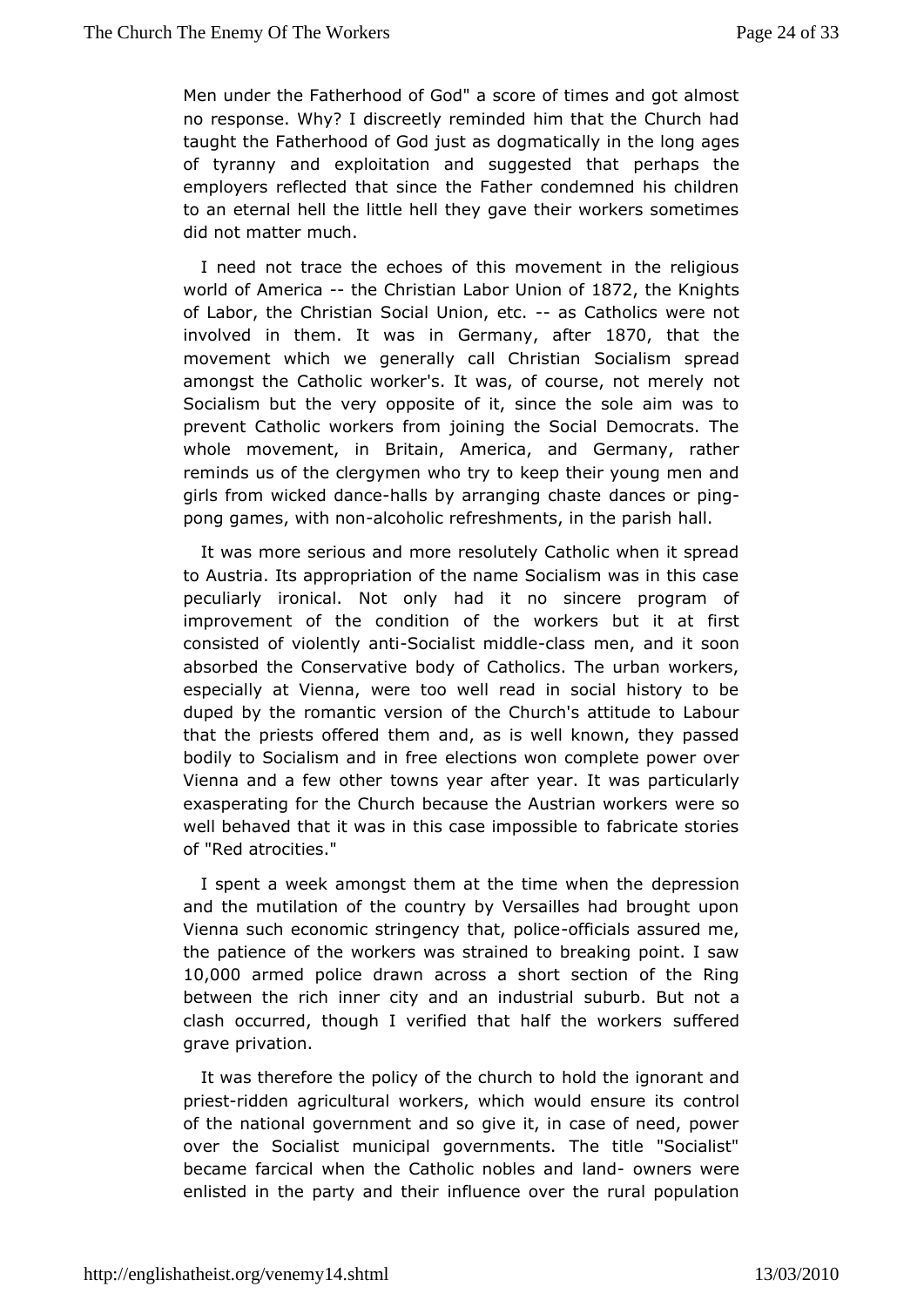secured, so we need not pay any the effew on mediorative measures, such as agricultural cooperatives as evonich they But the story, as it developed, is so characteristic of Va strated hat it is vitally relevant to the point we are. considering

In the tress of the terrible expetree and afethe so -called ChrisSiam alists cooperated amiably with the Social Democrats in reconstitutting gahed Austrian state on a democratic basis, and then for a time whith the same, immense rural backing, the chief party in the country. It wa by aclerical professor, Seipel, whose position was much the same as that of Dr. iR y tame American Church. But with the capture of the national government aby the suited the Vatican to forget that churchmen must not inponifeires as a matter of fact the Church never sacrifices a singlte opportunity to at the head of a political apdrovel pel became Chancellor Austrian Republic and brought his party back to the old b hostilitty the Social Democrats.

The situation that immediately ensuerdepwasefratles $\phi$ , y as all Socialist constructive work wapsreisnsthe dwind of d Church, but historians of the period have made it clear. Whi Popeswere blandly explaining that they opposed Socialis because it mould noathworth the refore acted in the interest of the race Austria presespied tablee of a bankrupt and totally inefficient national Catholicumoverampemiest, kept alive by loans from the League oofs Natidines sm the power which equally dreaded the success-of the Sociali whileVienna, under its Socialist administration and refused share in the ernational loans to the country, did such splend work for the pe(oepsipe ecially in education o and  $\sin \theta$  that an editorial in a Liberal palpoend, on the Newsonicle (Februany 21935 pronounced aist close to idhesal Platonic Republic as the world has ever seen." I mapyrerse and that the Popewho represented the Vatican in Gelery examples for familiawith all this, yet in the encyclical Quadragesimo ann which he issued imambe of the late Pope, he dwelt on the futility and danger to civisios aitabins mofin the usual Catholic manner.

Rome has only one effective sumstwectases, violence, and in an earlier booklet of the past wsheatels ab plood. The Christian Socialist government, ledriddyd eheapidoeustly unscrupulous Dollfuss, allied itself with the Fascists and dest Social Democracy. It was the time when Hitler was suppose leave Austria Muinsolini's sphere of influence, and the Papa encyclical 19<sup>3</sup>1 ordere Catholics, in effect, to adopt the corporative state. As Hitler made epubplanbisand his growing power the Austrian Catholics split, Mhaaniy joining the Greater Germany movement; and, when the triumph of the Na was put beyqudstion the head of the Austrian Church, Cardina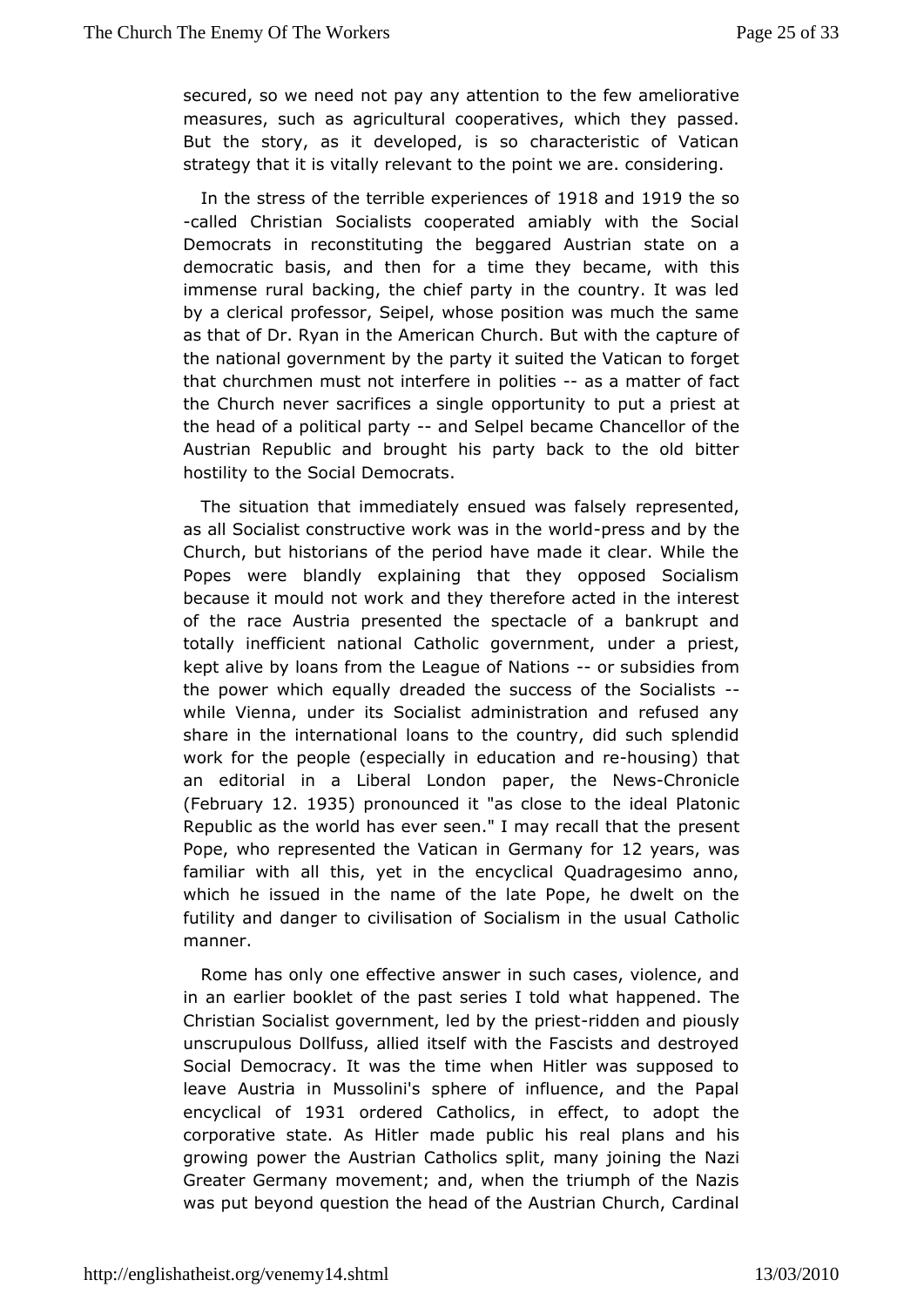Innitzer, threw off thæn**chads** Nivered the country to the Beast of Berchtesgaden. The long, and ong deo icef the Austrian workers was over. They passed under the the tyranny of Pope's ideal corporative state and the Gestapo.

Not less instrustithe development in Italy. Socialism began to grow rapidly in that cotumetrivasith decade of 9th he Century. The situation here was peculiaProphens ahuasde, the since the Italian government had taken over the Papal Sta forbidden Catholics to take any part in national politics. Le hadpermitted them to enter municipal Poll9t0 5 theand in sagacious Vatican fow cased to acknowledge its blunder and remove the ban altogether. Leawhadow by ordered Italian Catholics 1 Dr0 2 to drop all concern abowing hweage and industrial betterment and concentrate on the recovery of Temporal Power. The removal of the political ban reopened question of soaccital vity, and a People's Party, a variant of Christian Socialisens, tawbalsshed. Led by the priest Murri, it was violently anticialist see hisork Battaglie d'Olgqui it appealed to the people against a manddhe Mcularsis not unfairly represented as solidly opposed to the Church and h make increasing concessions to the demands for justice to workers. BMuturri, though secretary to a cardinal, went on to write in scathing termtsheathoigher Roman clergy themselves and was excommunicated.

The rapad vance of Socialism and Communism after the war compelled the Vatice anonionider its attitude and permit a new extension of the Popular PaCtayth or indention of the People of Italy. Women now had the franchisewinh Italevir and the union might provide a political counterpoise to Socialis could do this only by making concession-progritane, reform and under a pewesheader, Luigi Sturzo, it became less and less ecclesiastical anexologresontein its demands for the workers.

Then came the rise of Fasthsemspain dited fight of the Fascists against the Socialists and Communiments of arge the Catholic party joined the **Bascister and the manuform** was in Mussolini's first easbiimeet they understood that the Church's primargbject was the destruction of Socialism, and helped to the Duce on tthroene. The Vatican followed its usual policy of having representatives cimm post has long as the issue was doubtful.

Seldes describes the situation in The Vatican,' which is so lenient to Rome that I at firs auntheotro detritas Catholic. In 1922 and 1923 the Catholic peasants of tchreaclusedon Fascist skulls even more than the Socialists and Communists thedaily fights. The struggle continued as fiercely as ever alt Mussolismeized powet 922 We are again reminded of the real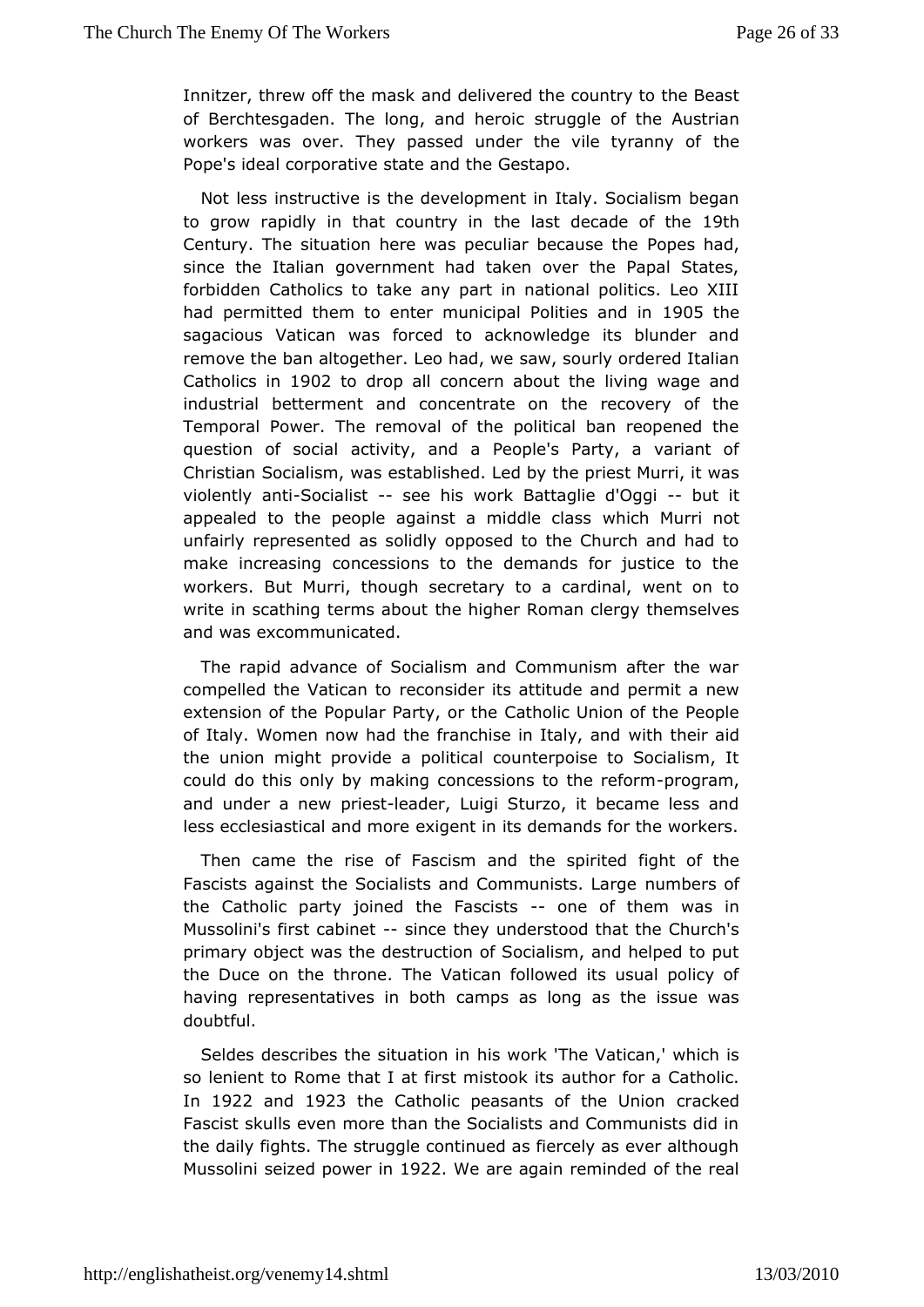usurpation of powMeusbsvolini and Hitler who never won more than a minority of the people cinofree

Fascism in Italy was far outnumbered by the Catholic, Lib Socialist, and Communist opposition. And we are equally rem of the ewirlought by the Vatican, Mussolini sent envoys to it w a promise to mcaokhecessions to the Church if the Pope would condemn the Popular APteentry atively he threatened Church property if the Pope  $\ddot{\mathbf{S}}$ d motJune  $\ddot{\mathbf{\theta}}$  23the Pope acted. Sturzo resigned his leadership of the Party on the ground priests must not interfere in politics and retired to a monast The Parltoyst ground, and at the final reconciliation of Musso with the Churchhiasn dich reward of it for its services it was entirely sacrificed. The o w out a keyr, s who had fought for their rights fo40 years and sacrificed houndred sands of lives passed, with the Pope's solemn blessing, slawee the ofignoble the Corporative State.

It will now be apparent why, time stating freatures of the story, I speak of the Comedy of Christian pr& oeinatlists. growth by luring workers to sta+wa eyt hao uhseadf in that direction, and in most forms it was bitterly opposed to Social This is fear acknowledged that in most forms it avoided the ti-Socialist and preseried Union or Christian Democracy; but if any reader is inclined to subgeogle at coorunt that I have no right to include these Catholic and oPeenterst sanunder the title Christian Socialism let him consult, for instance authoritative a work as The Encyclopedia of the Social Scienc

Inspeaking of comedy, however, I am thinking of the policy the Vatican incidasional use of the movement. Pope Leo XIII discovers in the twentieth is epondificate that Liberalism has ruined the excellent status of wthich his action urch had secured. That is comic enough, as I exmploariened it is still ridiculous in the eye of any serious student of such mat because heows that as long as the mass of the workers were uneducated it was maitroly mliefot beass Liberals to win the first instalments of justice for  $\texttt{Sbermal}$  is them. call the middle half outh the mentury the Age Boefn throulent Bourgeois. Irony apart, not only were great Socialist pioneer Marx, Engels, and Lasallelas msidmolben but there is a very Honourable dist Liberals in the -- fight fight against the Conservatives and the Chuochidosarate the workers from their medieval bondage. In England iftow as straindedele class Liberals like Owen, Place, Bentham, -Bwbogham, etc. won education, shorter hours, and less ghastly working cond forthem.

It was the rise of Socialism and the threat to private enter which caused the Liberals to raise the cry (as shibboleth) th must hav'e evolution not revolution" and propose reform by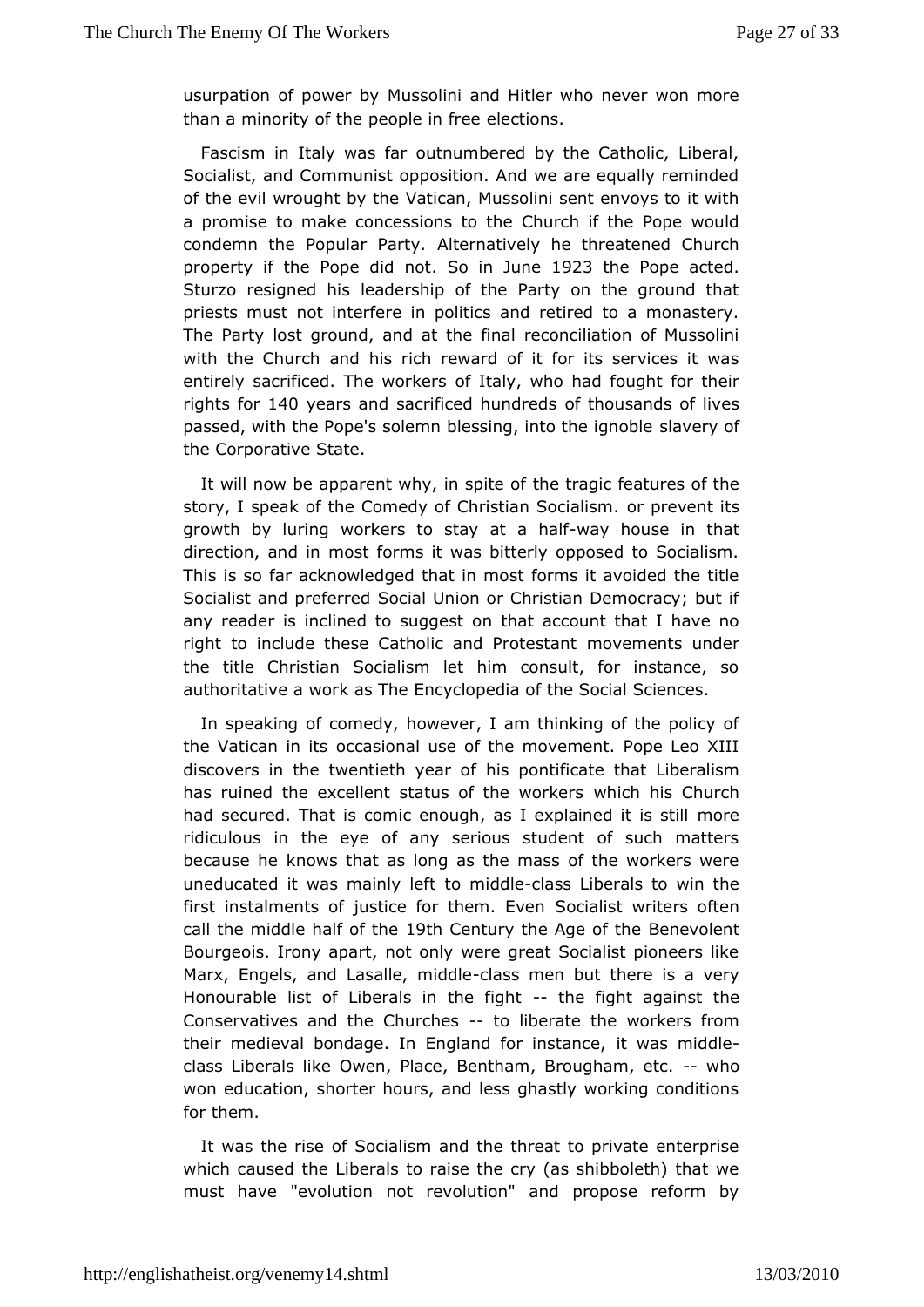instalments. In other whoendsinvented the program of moderate industrial reao him sing was theo riter hours, factory and workshop inspection, weekly rest **and dichacycsa**, sectual --which the Christian Socialists took over. What is more amust is that it was just this program which the Pope took over from Liberalwhom he heavily censured for their wickedness to th workersin 1891 The threpoints of his Charter were commonplaces of Liberal literature by tthe at the better, and Liberals had got beyond them and were demanding or favou schemes insurance, pensions, and so on.

But the ignorance of the literature biect displayed in these Papal Encyclicals is well known theset unded thess of What is of more interest here is that  $A$  maepodengists tholic are still substantially in the stage of Leo XIII and still quo encyclical as a grand revolutionary utterance. The whole "so welfaremovement of the American Papal Church has the sam aim as Leo had, to dhishracom Socialism or to keep up the working lass membership of the a G ountohough some of its writers go farther than others, if the rickeisanan ay otherengol body of teaching endorsed by the bishops it certainly does n beyond advanced Liberalism. It is now quite common for writ who are Liberats in the political sense to say that the age of Lassefzaire is over ansottathee must interfere in the interest of the workers, but Popes and CAamtheolic an nuriters on social questions talk as if they had notde odellop of the duestions talk as if the last quarter of a century.

The broad plea  $a$  fo the gists, when they are confronting the workers and not preaching dbetheom gregations, is that the Church in its wisdom has establishmeidd wildeg, thuetthween Liberalism and Socialism. I need not speak here of Coughlin does not represent the Church and will be disowned whenev becomes xpedient. The general position is that Liberalism do not go far enough Svokcillælism goes too far. It enhances the comic aspect of the situate a amingothe grounds on which they oppose Socialism. With a dry medite waal mpuesdtantry equally amuse the professor of ethics and the professor economidbey prove by elaborate arguments that the right o private owners haisps ested by "natural moral law," of which God is the author, so Sociadisty where sinful or immoral. It is like chewing sawdust and has realsatimous the actual problems of life as have arguments for a wilcautidearth. You hardly expect verbal camouflage of this sort to hide even fr sophomonthe fact that Rome really hates Socialism becaus freethinking genacab mpanies it and because the use of the Church's international macchienek ythe growth of Socialism keeps it in alliance with the rich,  $t$ hmed phieviphe gweed ful. The Catholic position never was between Sbichialing, mand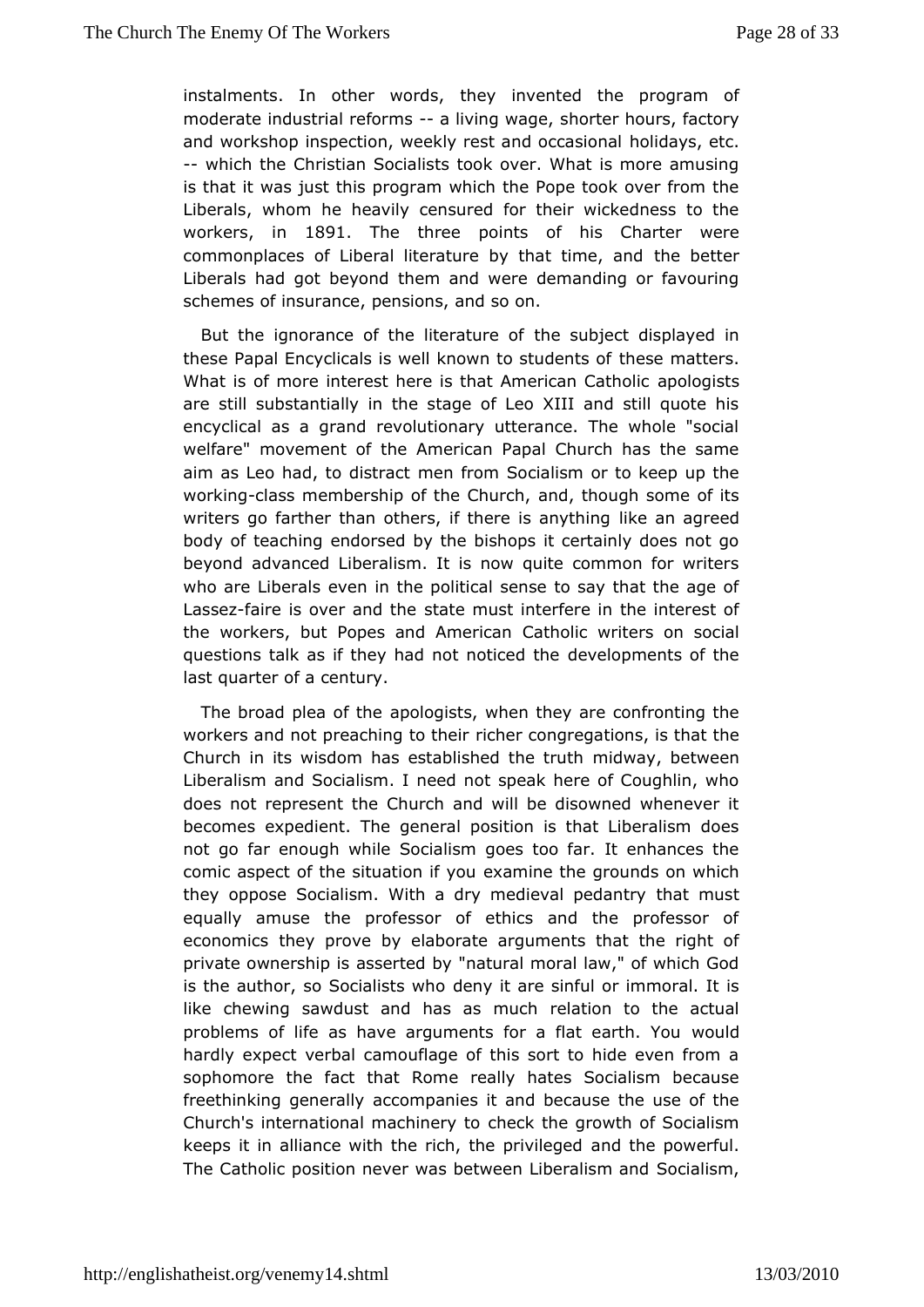but Rome found it expedient to let bodies of Catholics take position between Liberalism and complete reaction.

The irony is moonwplete. The Church swings back to reaction under the impression that it is recover-powered and leaves the American apologists lfcoookinsh werthey still chant the praises of the Papal Charters poof sls ab loer to t was conceal from the public the way in which Leo XIII emphation withdrew his Charter of the Rights of the Workers. This was in a lettethte bishops and priests of Italy, and the foreign pre which had beethusiastic about Leo's "revolutionary" utteranc  $in1891$  would offe $On$  adtholics if it noticed the r $\texttt{\&}$   $Pro$  action of The same attempt was mkæde to ke American (and British) public unaware of the really reevolutionary 081 in which Catholic workers are told that tshyenydime aset sjooim corporations which are overshadowed by corporations of employers and drastically subject to the state, which will permit strikesave read French and German translations of this encyclical but found **hough**, though the very idea of an encyclical is that it is addresmeetdonts and must be translated into all their languages.

The wheel hasned full circle. For fourteen centuries the Church was on the sidem  $\omega$  stelms and had nothing to say about the pitiful condition of the wolokehre. vOlowtionry of reaction over the French Revolution this miads dead outnil the the19th CenturSyome of the Churches then began to propose hal-fmeasures to conciliate the workers, but the Church of  $R_1$ was the laspattor onize even these half measures. At the end o the last century, howe Weartictan began to wonder whether the emancipation of the workers wdæsmonotaclykelikely to be permanent and it began to trim in suchthooughtties as it this profitable. The monstrous progress of reaction and dec idealism in the last ten years have given it courage and it enjoins the atholic world to run up the apportation Fascist state. One Catchooundry after another obeys, but in America the slick apologists con**eaa** althor ders and continue to drone that the Roman Church is, and alway angweals, witthe a flaming sword that keeps the greedy and the exploiter out of th medieval paradise.

## Chapter V

# THE CHURCHES ANDRACIAL INJUSTICE

Some day the students of the cleases owo bly pucked be this controversy of our time as to who helped or who did not workers. hey will read that before the 1e9 hhd Coentthuery manhood suffrage omoplete democracy was established nearly everywhere, and that the workerse the method like fifthets of the adult voting males. Why need tahneynb?odYyonheklppow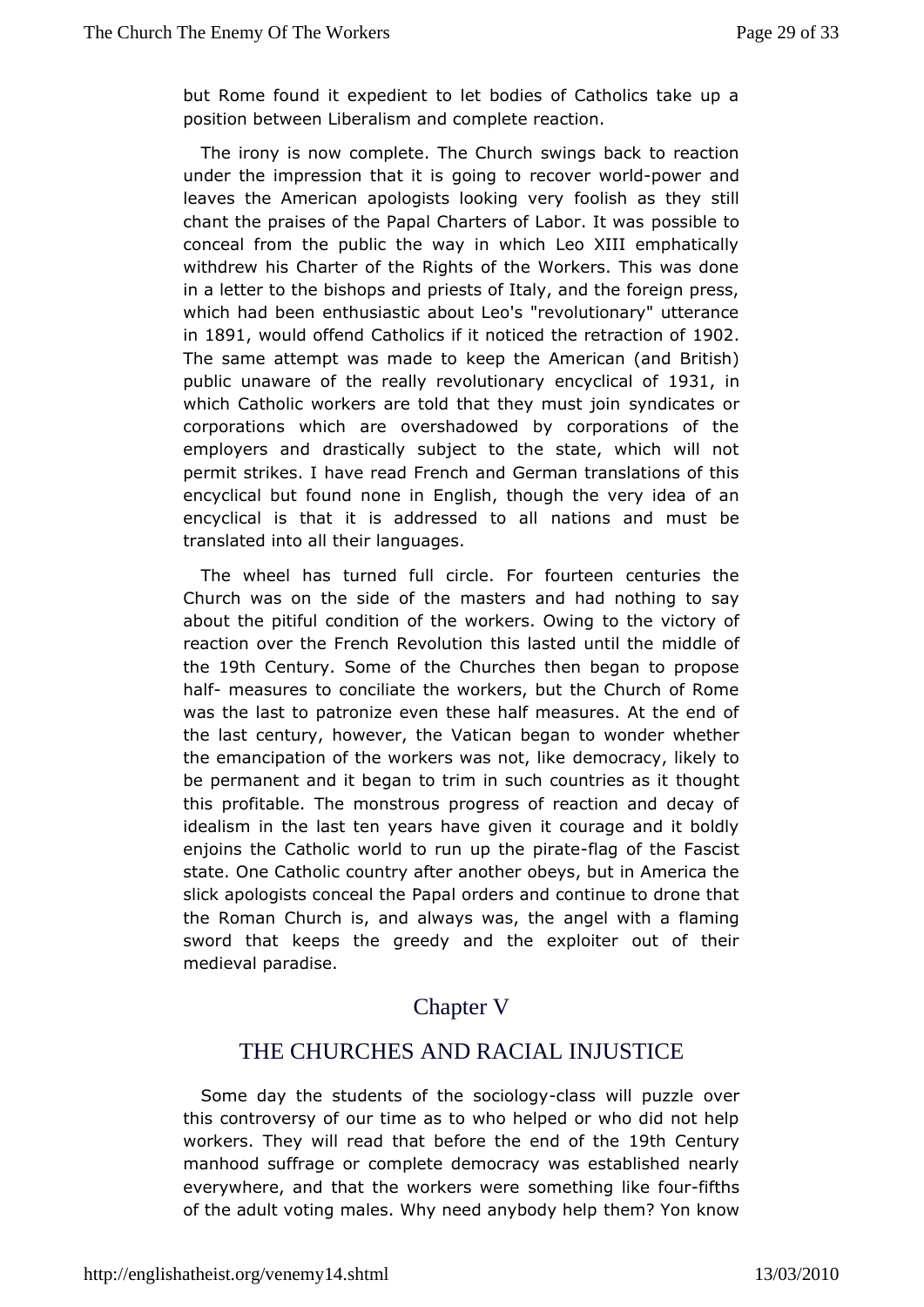the answer. Broadly, they helped themselves. The great advar social and labour legoslantuion cipal services om 1890 onward was e to their pressure. What Leo XIII said had no mor influence ond the lopment than Emerson's essays and less than Maeterlinck's essays. It wartsintote Popes returned to reaction that they had a real indihutem open roan ry life.

The conception of the Pope as a benefice effectain the highly moral power protecting "be weak from injustice is on a level themedieval myth of the eknambt I have read large numbers of medievoal ronicles and never came across the figure of  $\epsilon$ knigherrant, a knighteweno occasionally set out from the castle to rescue the distressed ameditionalite the

Naturally it would be a a ded tcompliment to the infreligion we had to say that one in a hundred of them did this, but all authorities on the Middle Ages seem to have found, like my that the figisra sheer myth largely founded on the silly Spanish fiction, which Cervaanteatures in Don Quixote. As Prof. Medley says in Traills' Social a Enkonling moth met a maid unprotected on the road he raped her; and I differ from learned professor only in this that according to all the le authorities womman in the Middle Ages she is not likely to have waited to be raped. In flacture malicious I would press further the parallel of the knighttherPampteanAccording to all the historians of the time the knight osapreint ght bedays land, not to give help, but to acquire wealth in Isuch ways... will not be tempted to any unkind things of the Church to wh oncebelonged and, stodgy as the work may be, let us return the statement a offs.

And just to complete the record we may glance at other vic of medieval oppression and exploitation who, being minorit really needed a mpion after the workers had become strong. This should not apply teewebmmethat they are half the adult race, but it does; and they had ctlhae mg roan at the assistance of the Roman Church from the fact that the outganvelbeen the modern age of increasing skepticism more loyal and m generouts the priests than the men. It would seem too big subject to engage utphoen tamelhd of a booklet but we, may simplify it. A chapter in Finyeehthoiwakers made Notable Contributions to Civilisation sketcangeasintshte infigulatice to woman, which mean's far more than the refuissionitis, political and shows that in America the Fle Dd & rssmont, L. Mott, theGrimkes, A. Kelly, L. Coleman, M.J. Gage, L.M. Child. E. Rose, H. Gardener, StaCnton, and S.B. Anthony were for the most part Deists (in the early **Atheests**, and that in any case there was not a Catholic amongst the eenred Praite stifs eir crusade. It was the same in England and Europe generall enlisted in the fight, lecturing and writing for the women,  $\epsilon$ 1900 and ithe whole years never heard of a priest or even a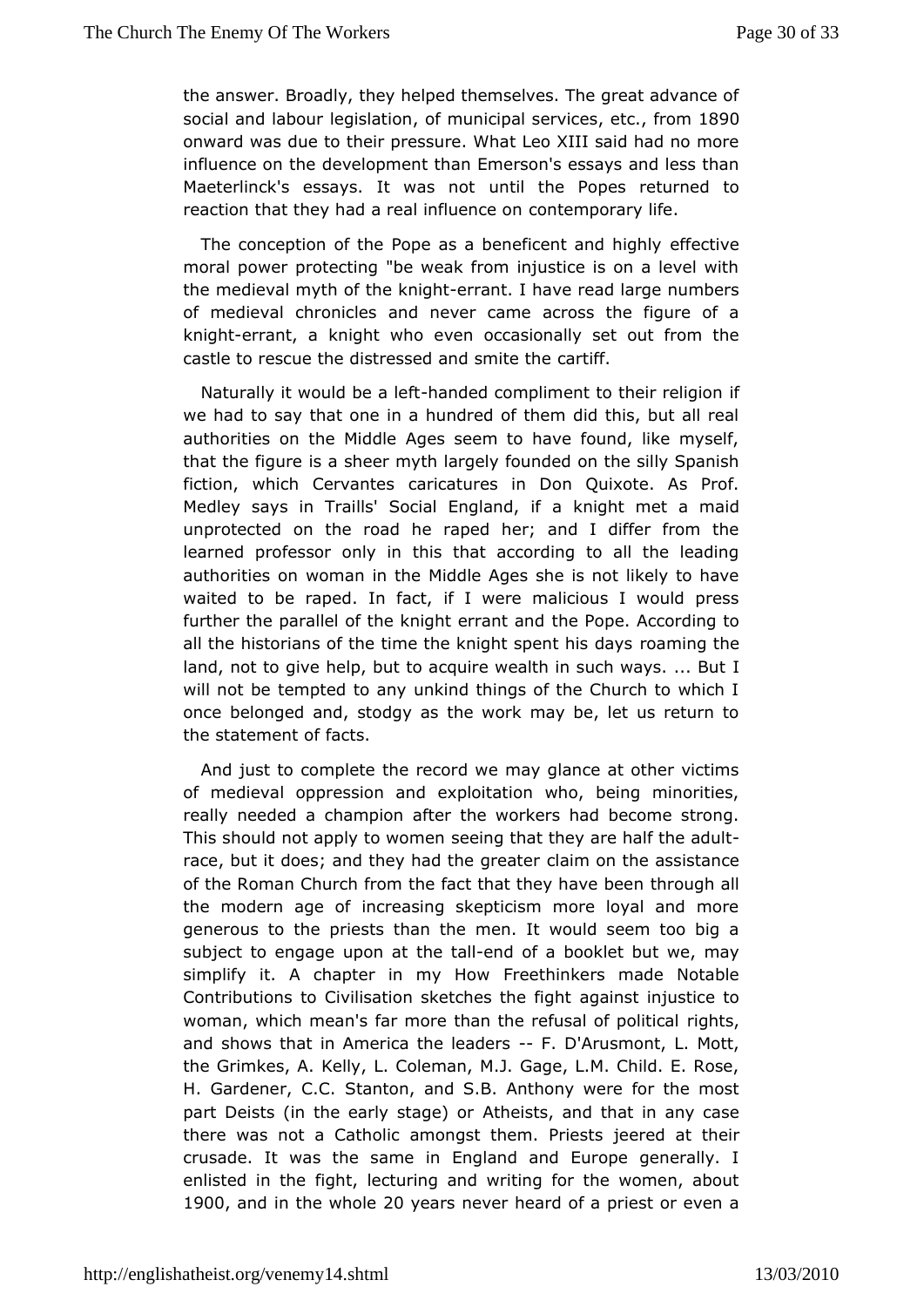prominent Catholic **who** a helped. Once, near the end I was invited to address in London (phesumably Catholic) Women's Suffrage Society. I got no audiencthe a and was told anyway it would not have meant more than half a dozen Cath girls. trust I am not misinformed but I was told that the on nominally Catholic inothethen movement, Mrs. Despard, had left the Church.

Let us try the Jewad Hately that there is a sort of circus group going about America  $\omega$ d sais  $\Omega$  a tholic priest, a Protestant minister, and a Jewish rabbi ctoenhiming from a platform how Christian's and Jews love each other. Adversit madestranger bedfellows than this holy trinity. It is just a sign wintry age, Churches. Jews, like the workers, have had to fight themselves comancipation from the Christian tyranny and exploitation which lasted Dfaokn Atone to our own time, and which the Pope's allies are restoring.peT sies theents a statement in Catholic literature thaterthant kofghhe Vatican always protected the Jews. From whom? Certainly not the Moslem, whoe most friendly with them, and not, until this perversity of human whait which we call Nazism began from the modern skeptical states in whichh some growns rich and powerful. I looked up the learned Catholic Elmcyclopedia ar support of this statement of the apologists it quoted five P Look uwphat the Jews have to say about those five "champions" their race in Grateat a dsard 'History of the Jews.' He shows that four of the five madeing receital profit out of the Jews and the fifth was harsh and cruel to pthoetnest bend against the infamous popular massacres of them.

I have a loensgsay on ASnetimitism in Christian tim 2es in No. of 'The Appeal to Rebarsaory.' To sum it in a few lines, the Jews were from 5he to the th Century despised and badly treated in Christian countries as the m**Q**hdestegrswhoifle in Arab Spain, Sicily, and Persia they had comepx  $e e e$  of we head nom, fanatics got power, and made equal contribution with the Ara the culture and prosperity of the greatocnition 1500 theysuffered such savage treatment in Christian countri that the number of wifctmassacres is estimated to exceed a million. The great oracle of AgesMitchdeleThomas Aquinas who is now said to have been so modern-whe swentliment consider that in the nextimbodouncted, a Christian princess thatthey were the "slaves" of Christians and it was not unjus seize thewieralth. The Reformation brought some improvement, but it was the groswkierpoticism of countries like England, Holland, and France that insphrend an ematteitude.

In short the Church of Rome had idly croponeshing blasted a cruel racial injust1de Ofyoerars and has never given a clear moral lead to its followers, as is amply proved by the birt modern A-n\$iemitism in Catholic Austria and the recurrence c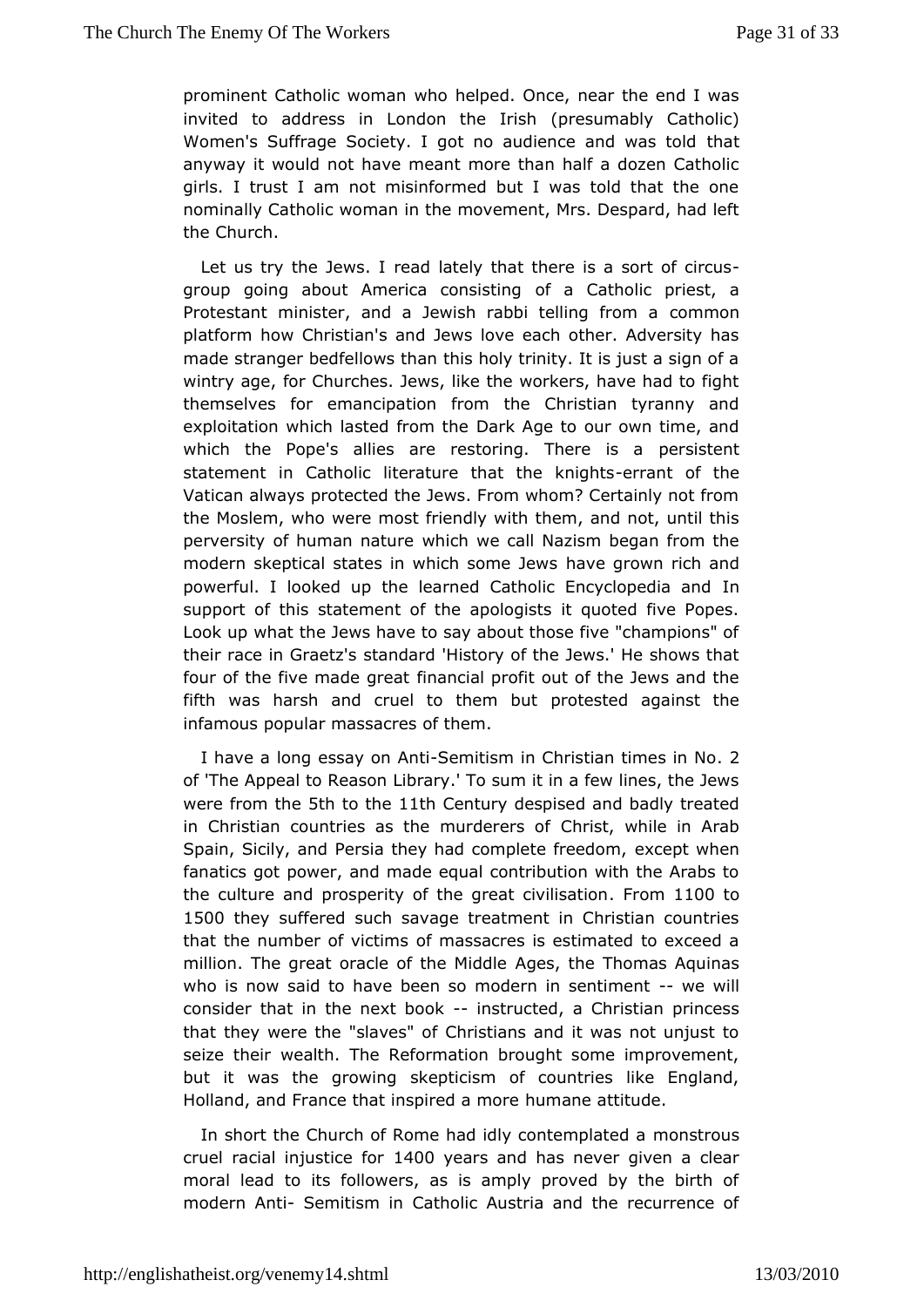pogroms in other Caohum timines. It has been said in reference, to the collapse of civilisaDiomk iAgthe" The Popes finished what the Huns had begun." We may sustafyer on gtsheof the Jews in the last ten years: The Huns finished what the P began.

Finally, there is the question of the coloured folk in Americ have here a problem the solution of which requires a deli balance of seagacity and moral sentiment. When, during the fifty years that the Romain CAmuecinca has claimed to be a moral power that could contribute manuterumalilayueily, to the national guidance have its leaders meanate goo ciloesalr and pronouncement on the Negro question, on which whole libra werewritten? Dubois and, other spokesmen of the coloure Americans have dechante Catholics are amongst the most stubborn of their opponents. We antay east rest that Catholics as a body, clerical and lay, have shown and sho superior moral and humanitarian feeling to others. They h insisted on rehme oval of the coloured folk from contact with them, often even in chulrickle, guise rs.

The problem of the coloured population in the United State notoriously the sequel to one of the most monstrous racial c of modetinmes. In that crime England came to take as active part as Cathood untries, but it is just to take into account the fact that it was drawnthien bayst profit which Spain and Portugal, the originators of the efrican friction and blood, derived from it. This brought the quesstliaownergy wbetalck within the sphere of Rome's moral jurisdiction and kept it even after Britain and America had emancipated the slaves. Where will you fint de luminous wisdom, the austere and uncompromising idealism, of the fhaapta osyubojenct? It emerges clearly from all the controversy on tthe subject that crime had two ecclesiastical roots apart from the greed of Sp and Portuguese traders. The clergy decided that since t conversion of A the Amerindian's was checked by the imposition of forced labour it was experdient good of the Church) to employ Africans, and that the cruelty which multistary involved for the Africans was compensated by the fact that broughtthem into the Church outside-cafs with iechChurch then taughthere was salvation.

A point which is never made in the endlessthas ntroversy on subject at least I have never found it mentioned except by th  $Rev.$  DAgate in the Encyclopedia of Religions at that Ethics slavery was the emacsriey imposed upon the Africans because the Church had never condemneworlters Most the subject imagine a long interval between what the usua wearly and jent the beginning of the  $A$ fri $d$ aandes; laseme, in fact many, suppose that, through the efforts of the Church of Rome, sla had died wilthe pagan Romans. There was, on the contrary, as